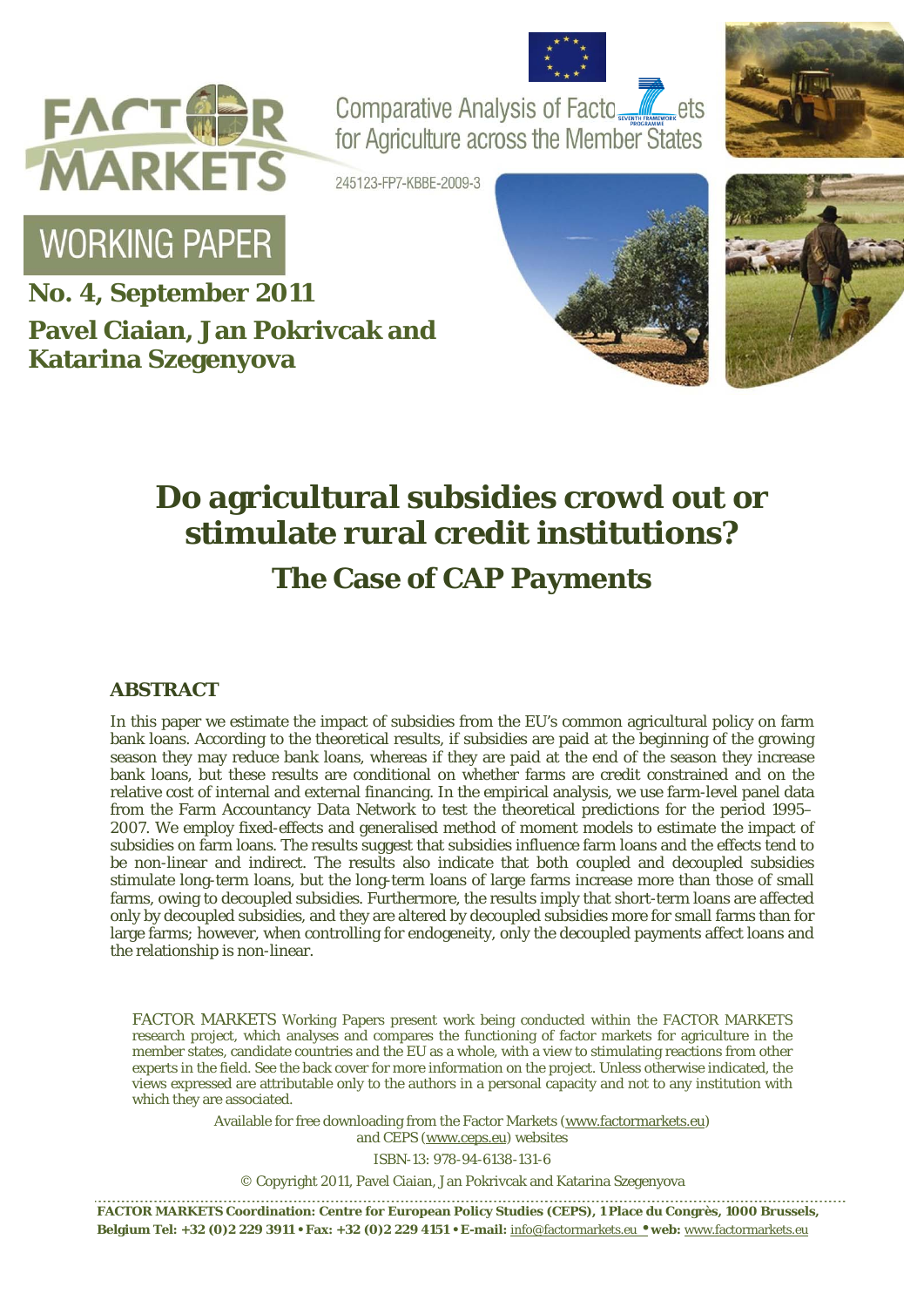# **Contents**

| 1. |  |
|----|--|
| 2. |  |
|    |  |
|    |  |
| 3. |  |
|    |  |
|    |  |
| 4. |  |
|    |  |
|    |  |
| 5. |  |
| 6. |  |
|    |  |
|    |  |

### **List of Figures**

### **List of Tables**

| Table 4. Arellano and Bond estimates of loans (disaggregated subsidies) 22 |  |
|----------------------------------------------------------------------------|--|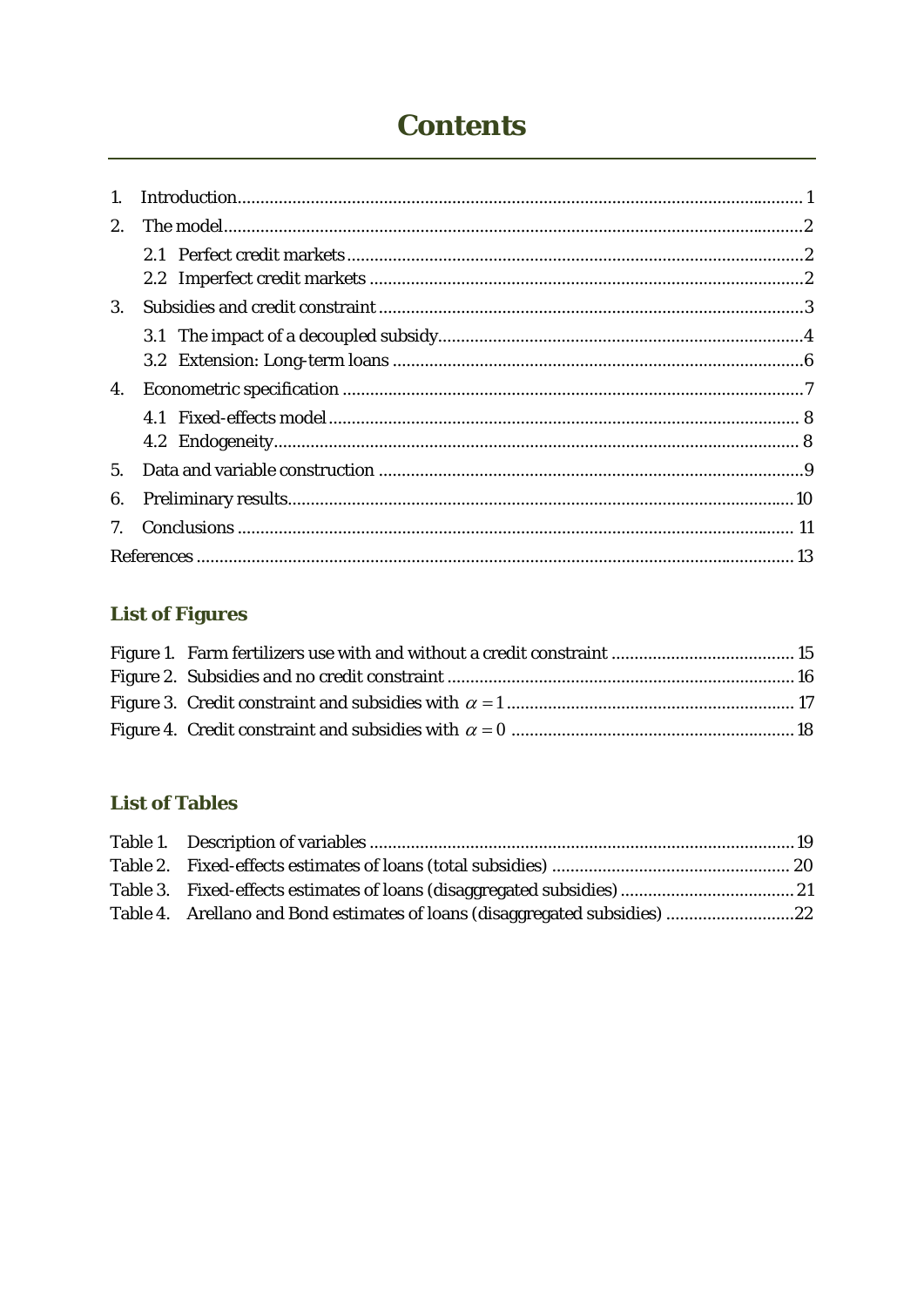## **Do agricultural subsidies crowd out or stimulate rural credit institutions?**

**The Case of CAP Payments** 

### **Pavel Ciaian, Jan Pokrivcak and Katarina Szegenyova\***

**Factor Markets Working Paper No. 4, September 2011** 

#### **1. Introduction**

<u>.</u>

Agricultural subsidies have important impacts on agricultural markets. Besides affecting farmers' incomes, studies have shown that agricultural subsidies distort input and output markets and thus alter the rents of other agents active in the agricultural sector (for example, consumers or input suppliers). The impact of agricultural subsidies on income distributional effects depends on their type, the structure of the markets and the existence of market imperfections (Alston and James, 2002; de Gorter and Meilke, 1989; Gardner, 1983; Guyomard, Mouël and Gohin, 2004; Salhofer, 1996; Ciaian and Swinnen, 2009). Studies also evaluate, among other things, the effects of subsidies on the environment and agricultural public goods (e.g. Beers Van Cees and Van Den Bergh, 2001; Khanna, Isik and Zilberman, 2002) as well as productivity and market distortions (e.g. Chau and de Gorter, 2005; Goodwin and Mishra, 2006; Sckokai and Moro, 2006).

With a few exceptions (e.g. Ciaian and Swinnen, 2009), most of these studies investigate the direct impacts of subsidies (on prices, quantities, income, the environment, etc.) by assuming that subsidies do not alter the structure of agricultural markets and do not interact with market institutions. In reality, government policies may have various unintended effects. They can change the structure of the market organisation or crowd out some market institutions. An analysis of such effects goes beyond the focus of the current literature on agricultural policy analysis. Yet these issues are related to the 'crowding-out effects' of other types of government programmes, which are extensively analysed in the literature. For example, the interaction between private transfers and public welfare programmes has attracted considerable attention in academic studies (e.g. Barro, 1974; Lampman and Smeeding, 1983; Roberts, 1984; Maitra and Ray, 2003; Cox, Hansen and Jimenez, 2004).

The objective of this paper is to assess the impact of the EU's common agricultural policy (CAP) on farm bank loans. First, extending the models of Feder (1985), Carter and Wiebe (1990) and Ciaian and Swinnen (2009), we theoretically analyse how subsidies may affect farm loans. Then, employing unique, farm-level panel data from the Farm Accountancy Data Network (FADN) for the period 1995–2007, we empirically estimate the interaction between CAP subsidies and farm loans. To our knowledge, this paper is one of the first attempts to study empirically how agricultural subsidies affect rural credit institutions.

<sup>\*</sup> Pavel Ciaian is a researcher at the Joint Researcher Center at the European Commission, and an associated researcher at the Catholic University of Leuven (LICOS) and Slovak Agricultural University. Jan Pokrivcak is a professor at Slovak Agricultural University. Katarina Szegenyova is a PhD student at Slovak Agricultural University. The authors are grateful to Unit L.3 Microeconomic Analysis of EU Agricultural Holdings at the European Commission for granting access to the FADN data. The authors acknowledge financial support from the European Commission FP7 project, "Rural Factor Markets". The views expressed are purely those of the authors and may not under any circumstances be regarded as stating an official position of the European Commission.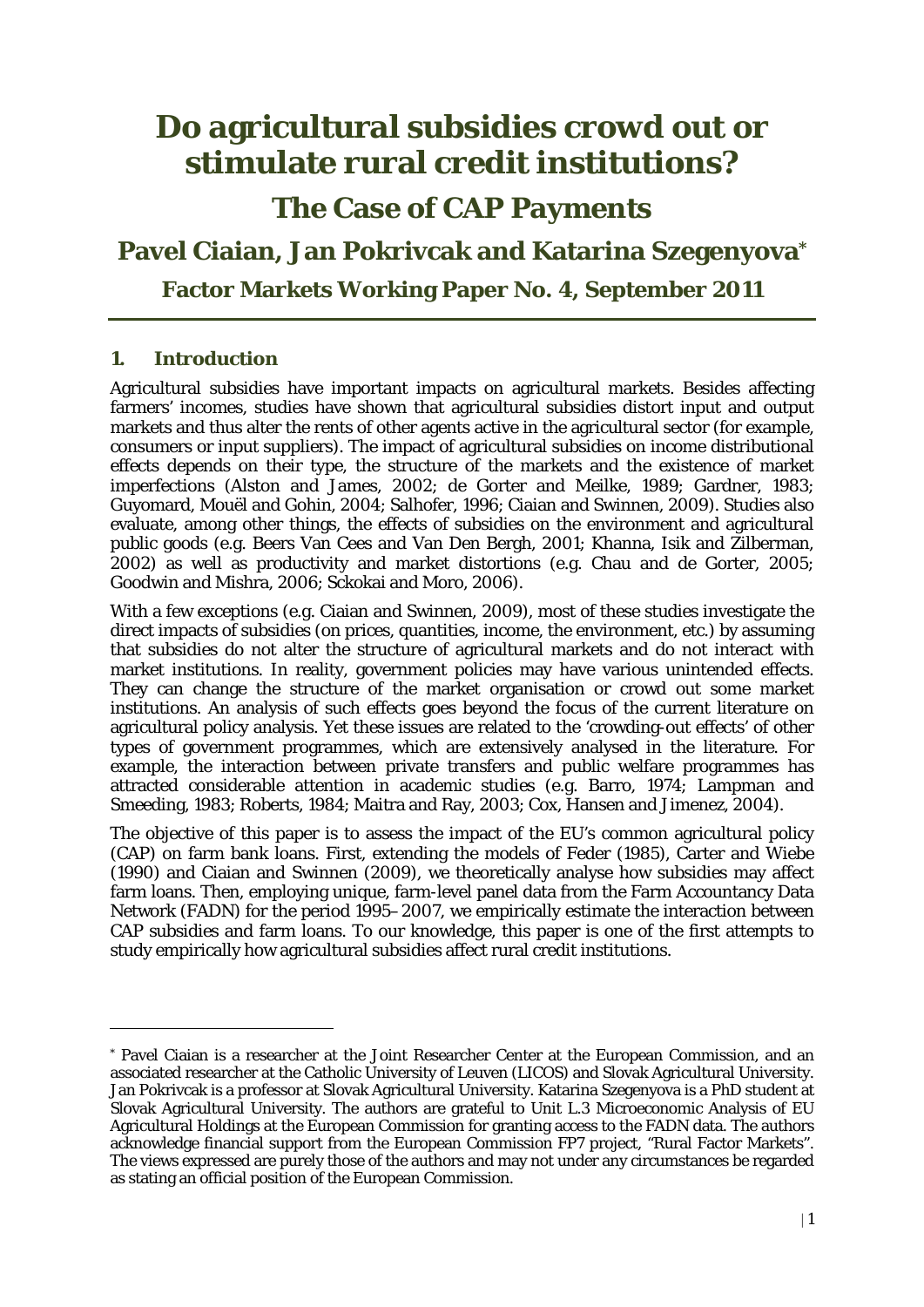#### **2. The model**

We build the theoretical framework of the present study on the model of Feder (1985), Carter and Wiebe (1990), and Ciaian and Swinnen (2009). Feder (1985) and Carter and Wiebe (1990) analyse farm production behaviour under credit constraints in developing countries, while Ciaian and Swinnen (2009) study how a credit constraint impacts on the income distributional effects of area payments. In this study we extend the three models by analysing how subsidies affect farm demand for bank loans.

We consider a representative profit-maximising farm. The farm output is a function of the fixed amount of land  $(A)$ , the fixed quantity of family labour  $(F)^1$  and non-land inputs  $(K)$ , which we refer to as 'fertilizer' but which also captures other capital inputs used by the farm. The production function is represented by a constant returns-to-scale production technology *f* (*A*, *K*, *F*) with  $f_i > 0$ ,  $f_{ii} < 0$ ,  $f_{ij} > 0$ , for *i*, *j* = *A*, *K*, *F*. We assume that all land is owned by the farm. End-of-season profit is  $\prod = pf(A, K, F) - k_{c}K$ , where  $k_{c} = (1 + i_{c})k$ , p is the price of the final product,  $k$  is the per-unit price of fertilizer and  $i<sub>c</sub>$  is the interest rate. We assume that the economy is small and open, which implies that the fertilizer price, the interest rate and the output price are fixed.

An important issue is the timing of various activities and payments. We assume that fertilizer is paid for at the beginning of the production season, whereas the revenue from the sale of production is collected after harvest at the end of the season. Because of the time lag between the payment for fertilizer (variable inputs) and obtaining revenues from the sale of production, the farm has a demand for short-term credit. The demand for credit can be satisfied either internally (by cash flow, savings and subsidies) or externally (by a bank loan or trade credit). For the sake of simplicity we consider only external financing through a bank loan and later on in the paper also a subsidy.2 The demand for credit might not be fully satisfied, which means that the farm could be credit constrained. As in Ciaian and Swinnen (2009), the short-term credit constraint implies that the farm may be constrained with respect to the use of fertilizer, that is, the credit constraint may prevent the farm from using the optimal amount of fertilizer.

#### *2.1 Perfect credit markets*

To establish a point of comparison, we first identify the equilibrium without a credit constraint. With perfect credit markets, the farm is not constrained on the quantity of input it uses. The farm chooses the quantity of fertilizer that maximises its profit given by equation 0. This implies the equilibrium condition of

$$
pf_{K} = k_{c} \tag{1}
$$

In equilibrium, the marginal value product of fertilizer is equal to its price. The condition 0 determines the fertilizer demand function of the farm. Total fertilizer demand is represented by function  $D<sub>K</sub>$  in Figure 1. Because we assume that both the fertilizer price and the interest rate are fixed, the supply of fertilizer is the horizontal curve, *S* . The equilibrium quantity of fertilizer with no credit constraint is  $K^*$ .

#### *2.2 Imperfect credit markets*

-

It is assumed that the maximum amount of money that the farm can borrow from the bank (*C* ) for fertilizer purchase depends on the farm's collateral (*W* ). Again, for the sake of

<sup>1</sup> The assumption of a fixed amount of land and family labour is not strictly needed to obtain the results. We introduce this assumption to simplify the exposition of the model results.

<sup>&</sup>lt;sup>2</sup> This assumption is not strictly needed to obtain the results.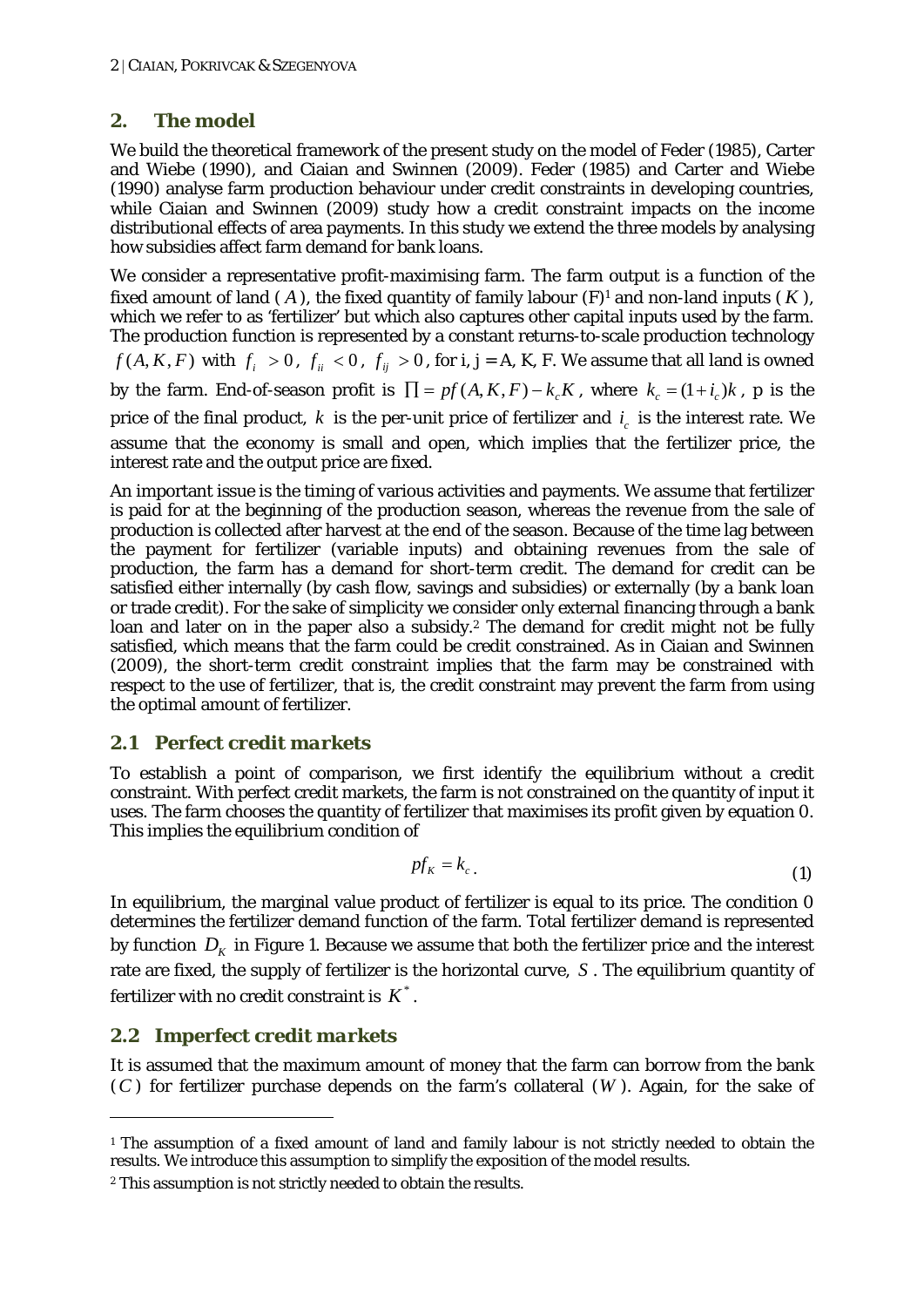simplicity, we consider that banks accept only assets as collateral.<sup>3</sup> That is,  $C = C(W)$ , where  $dC/dW$  > 0. The credit constraint is given by

$$
kK \le C(W). \tag{2}
$$

With a credit constraint, the farm maximises the end-of-season profit given by equation 0, subject to the credit constraint 0. This amounts to solving the Lagrangean function:

$$
\Psi = pf(A, K, F) - k_c K - \lambda_c (kK - C) \tag{3}
$$

where  $\lambda_c$  is the shadow price of the credit constraint.

When the credit constraint is binding,  $\lambda_c > 0$ , the farm cannot use the unconstrained optimal level of fertilizer and the quantity demanded of fertilizer is determined by  $K = C(W)/k$ . The optimality conditions are the following:

$$
pfK - (1 + ic + \lambdac)k = 0
$$
\n(4)

$$
kK - C \le 0. \tag{5}
$$

From equation 0 it follows that the marginal value product of fertilizer is higher than the marginal cost of fertilizer  $k_c$ :  $pf_k > k_c$ . By increasing fertilizer use the farm could increase its profit but the credit constraint does not allow it to buy additional fertilizer. The more credit constrained the farm is, the less fertilizer it can use, and hence the lower its productivity level.

In Figure 1, the credit-constraint curve (i.e. fertilizer supply), represented in terms of fertilizer units, is given by the bold line  $k<sub>c</sub> A S<sub>K</sub>$ , where  $S<sub>K</sub> = C/k$ . With the credit constraint, the equilibrium use of fertilizer is equal to  $K_c^*$ . At  $K_c^*$  the fertilizer supply curve is vertical, as determined by the credit-constraint condition 0. Under a credit constraint, the farm uses less fertilizer than it would in a situation of perfect competition,  $K_c^* < K^*$ .

#### **3. Subsidies and credit constraint**

<u>.</u>

We define *DS* as the decoupled subsidy that the farm receives irrespective of its level of production. With the subsidy, the objective function of the farm becomes

$$
\Pi = pf(A, K, F) - k_c K_c - k_s K_s + DS \tag{6}
$$

where  $k_s = (1 + i_s)k$ ,  $K_c$  is the fertilizer financed through the bank loan *C*,  $K_s$  is the fertilizer financed by the subsidies *DS*, *i<sub>s</sub>* represents the farm's opportunity cost of the subsidy (i.e. the return on the most profitable, alternative investment opportunity), and  $K = K_c + K_s$ . We assume that the cost of the bank loan is higher than the cost of the subsidy,  $i_c > i_s$ . This

<sup>3</sup> Again, this assumption is not strictly needed to obtain the results. In reality, the level of farm credit may depend on farm characteristics (e.g. reputation, owned assets and profitability). In general, the evidence from the literature shows that these factors are important determinants of farm credit (e.g. Benjamin and Phimister, 2002; Petrick and Latruffe, 2003; Latruffe, 2005; Briggeman, Towe and Morehart, 2009). For example, Latruffe (2005) finds in the case of Poland that farmers with more tangible assets and with more owned land were less credit constrained than others. Briggeman, Towe and Morehart (2009) find for farm and non-farm sole proprietorships in the US that the probability of being denied credit is reduced by, among other factors, net worth, income, the value of assets and subsidies.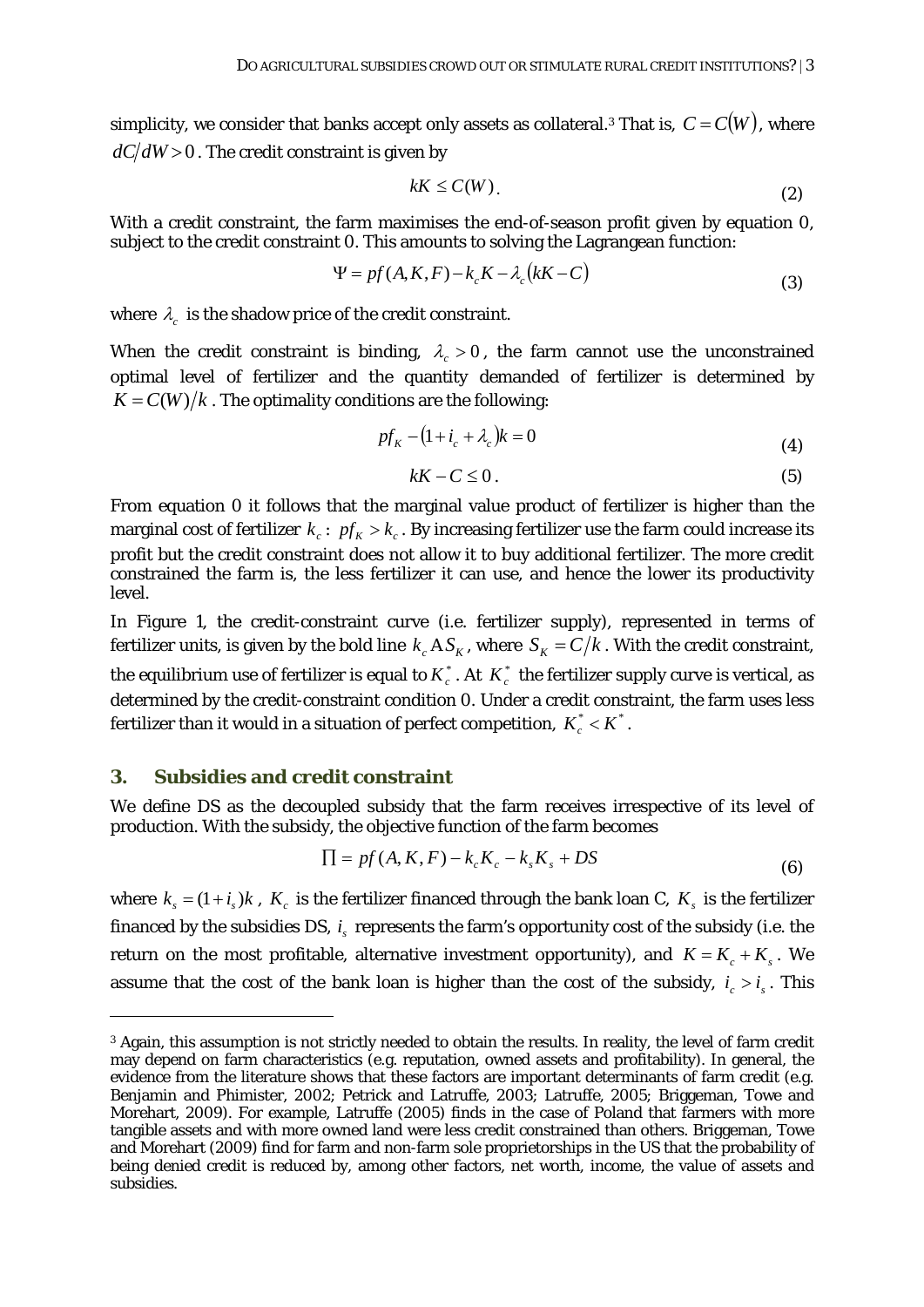assumption is reasonable given the information and incentive problems involved in providing a loan to the farm.

Subsidies affect not only the profit function but also the credit constraint. If the farm receives the subsidy at the beginning of the season, it can use it to pay for the fertilizer. Receiving the subsidies at the end of the season also improves the farm's access to credit. Future guaranteed payments of subsidies might serve as collateral for obtaining a loan from the bank (Ciaian and Swinnen, 2009). Therefore, the subsidy may alleviate the credit constraint of the farm irrespective of the timing of the subsidy.

With a subsidy, a credit constraint is given by the following inequalities:

$$
kK \le C[W + (1 - \alpha)DS] + \alpha DS \tag{7}
$$

$$
kK_s \leq \alpha DS \tag{8}
$$

where  $\alpha$  is a dummy variable taking the value zero when the farm uses its subsidy to purchase fertilizer directly or one when the subsidy improves access to fertilizer indirectly through the enhanced value of collateral.

Equation 0 thus implies that the farm can use two sources to finance the purchase of fertilizer: subsidy,  $\alpha DS$ , and/or the bank loan,  $C[W+(1-\alpha)DS]$ . If the subsidy is paid at the beginning of the season,  $\alpha = 1$ , the farm can use it to alleviate its credit constraint. On the other hand, when the subsidy is paid at the end of the season,  $\alpha = 0$ , the farm may use it as collateral to obtain a bank loan. In other words, the subsidy increases farm assets, improves its creditworthiness and enhances access to bank loans. Equation 0 states that the use of subsidy for the purchase of fertilizer cannot exceed the total value of subsidies *DS*.

With subsidies and a credit constraint, the objective function of the farm is represented by the following Lagrangean function:

$$
\Psi = pf(A, K, F) - k_c K_c - k_s K_s - \lambda_c \{ kK - C[W - (1 - \alpha)DS] - \alpha DS \} - \lambda_s (kK_s - \alpha DS) \tag{9}
$$

where  $\lambda_{\rm s}$  is the shadow price of the subsidy constraint 0.

The optimality conditions are given by

$$
pfK - (1 + ic + \lambdac)k = 0
$$
 (10)

$$
pfK - (1 + is + \lambdas)k = 0
$$
\n(11)

$$
kK - C[W - (1 - \alpha)DS] - \alpha DS \le 0\tag{12}
$$

$$
kK_s - \alpha DS \le 0. \tag{13}
$$

#### *3.1 The impact of a decoupled subsidy*

First, we consider the impact of a decoupled subsidy on the bank loan under the condition of a perfect credit market. Then we analyse the credit-constraint case. We summarise our results from testing three hypotheses.

**Hypothesis 1**: *If farms are not credit constrained and if financing through bank loans is more expensive than financing through subsidies, subsidies reduce the amount of farms' bank loans if they are paid at the beginning of the season; otherwise, subsidies do not affect the farm loans.* 

If financing through the bank loan is more expensive than financing through the subsidy,  $i_{s} > i_{s}$  (i.e.  $k_{s} > k_{s}$ ), the subsidy can reduce the amount of the bank loan but only in the case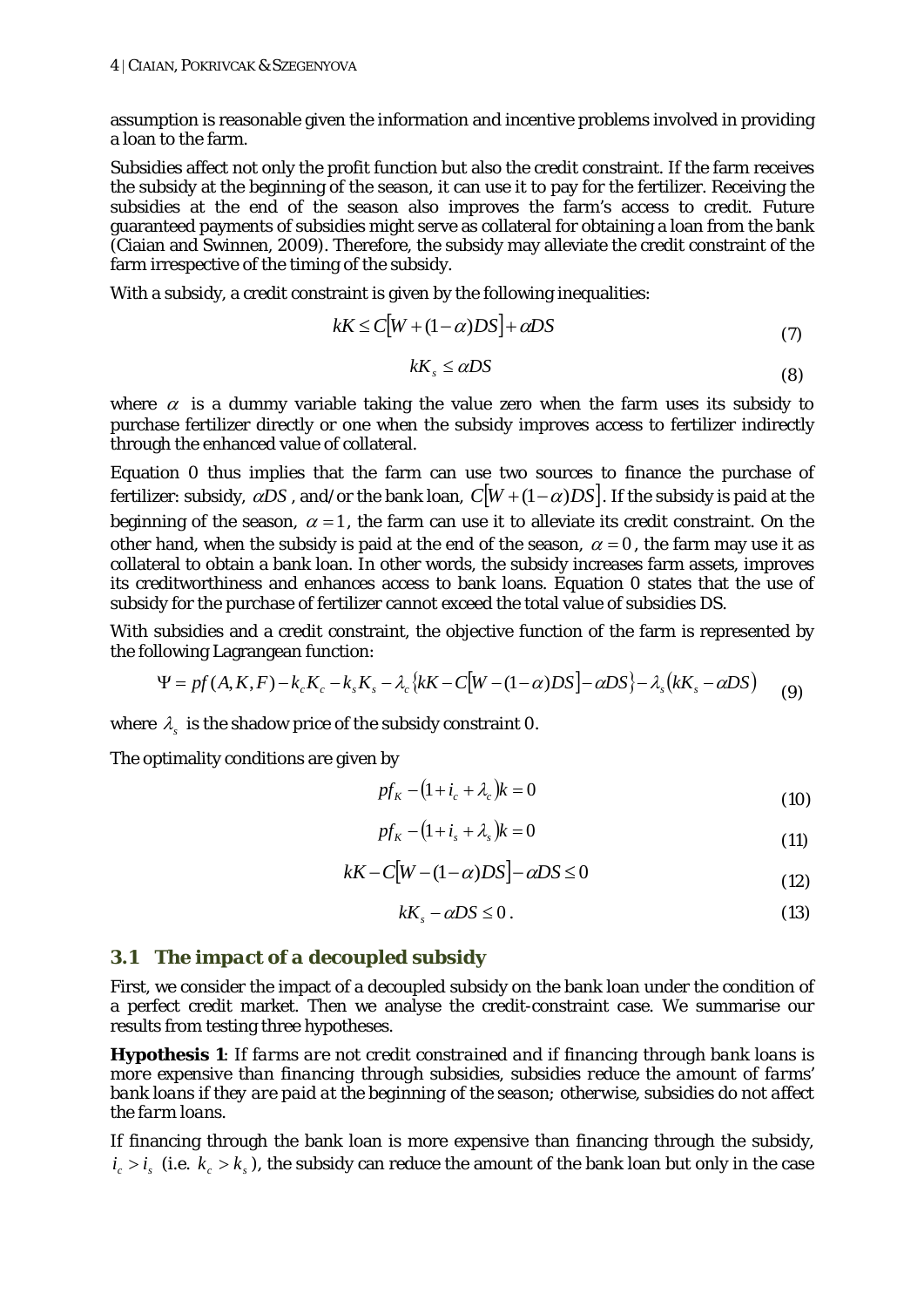when the subsidy is paid at the beginning of the season. In such a case, the farm can use the subsidy instead of the bank loan to buy fertilizer. This situation is illustrated graphically in Figure 2. With no credit constraint and with no subsidies, the equilibrium fertilizer use is  $K^*$ and all fertilizer is financed through the bank loan. The availability of cheaper financing through subsidy *DS* allows the farm to reduce the amount of bank loans. The farm will use loans less and some of the fertilizer will be financed with the subsidy, equal to  $K^*$  (=  $DS/k$ ).

The remaining portion of fertilizer,  $K^* - K_*^*$ , will be bought with the bank loan. In welfare terms the farm gains area *a* in Figure 2. Note that with the subsidy *DS*, the equilibrium fertilizer use is not affected and remains at  $K^*$ . Only if subsidies crowd out all bank loans, which occurs for sufficiently high subsidies (if  $DS > kK^*$ ), does the equilibrium fertilizer use increase.

If the subsidy is paid at the end of the season, the farm cannot use it directly to purchase fertilizer. The subsidy can still be used as collateral, however. We assume that the type of collateral does not affect the interest rate of the bank loan; hence, the subsidy does not alter the equilibrium quantity of loans.4

Next we analyse the case in which a farm is credit constrained and its subsidy is paid at the beginning of the season,  $\alpha = 1$ .

**Hypothesis 2**: *If farms are credit constrained and if subsidies are paid at the beginning of the season, then a) farms will use the same amount of loans with or without subsidies if the subsidies are sufficiently small, and b) the farm will reduce bank loans if the subsidies are sufficiently high.* 

If the subsidy is paid at the beginning of the season, the farm can use it directly to finance the purchase of fertilizer. The impact of the subsidy on the bank loan in a situation of credit constraint is illustrated in Figure 3. The equilibrium quantity of fertilizer with the credit constraint and with no subsidy is  $K_c^*$ . First, consider subsidy  $DS_1$ . The subsidy  $DS_1$  shifts the supply of fertilizer from  $k_c DS_K$  to  $k_s AES_{K1}$ , where  $S_{K1} = (C + DS_1)/k$ . The equilibrium quantity of fertilizer is  $K_{\text{cyl}}^*$  (= $(C + DS_1)/k$ ). Some fertilizer is financed directly through the subsidy,  $K_{s1}^*$   $(K_{s1}^* = DS_1/k)$ , and the rest is financed through the bank loan,  $K_c^*$  $(K_{cs1}^* - K_{s1}^* = C/k)$  $\kappa_{\rm cst}^* - K^*_{s1} = C/k$  ). The farm gains area *ad* when the subsidy is used to purchase fertilizer under a credit constraint. Subsidy  $DS<sub>1</sub>$  does not change the quantity of the bank loan: with or without the subsidy the farm purchases the same amount of fertilizer through the bank loan,  $K_c^*$ . With subsidy  $DS_1$ , the farm is still credit constrained ( $\lambda_c > 0$ ) – the amount of fertilizer  $K_{c1}^{*}$  is lower than the amount of fertilizer that would be used in a perfect market  $K^{*}$ ,  $K_{\text{cyl}}^* < K^*$  – and thus it is profitable for the farm to exploit fully all available financing opportunities (subsidies and loans).

Yet if the subsidy is sufficiently high, it can reduce the amount of bank loans. For example, with subsidy  $DS_2$ , where  $DS_2 > K^* - K_c^* > DS_1$ , the supply of fertilizer shifts to  $k_s BFS_{K2}$ , where  $S_{K2} = (C + DS_2)/k$  (Figure 3). The equilibrium fertilizer use changes to  $K^*$ :  $K_{S2}^*$  $(= DS_2/k)$  is financed with the subsidy and  $K^* - K_{s2}^*$  is financed with the bank loan. Now,

<u>.</u>

<sup>4</sup> In reality, the type of collateral may affect the cost of the loan. For example, if banks perceive subsidies to be more secure or if they have lower transaction costs for administering them than other types of farm collateral, then the interest rate may be lower for subsidy-backed loans than for loans backed by the other types of collateral. In this case, the effects will be similar as those shown in Figure 2.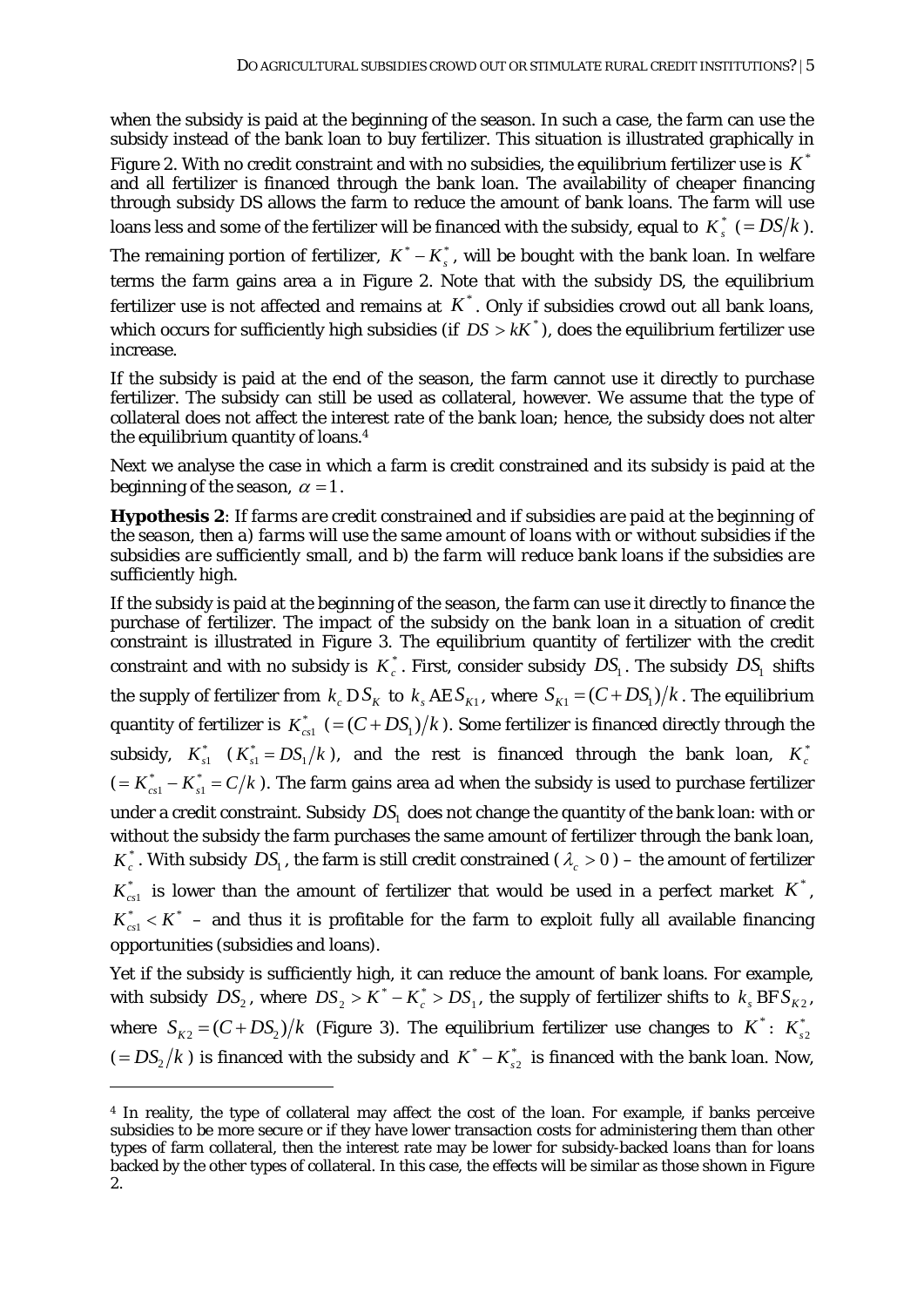the farm uses a smaller amount of loans. The amount of fertilizer financed with the bank loan is  $K^* - K_{s2}^*$ , which is less than the total amount of fertilizer financed through a bank loan without subsidy  $K_c^*$ . Relative to a situation of no subsidy, the farm's gain is the area *abde*. Intuitively, subsidy  $DS<sub>2</sub>$  eliminates the credit constraint (i.e. the credit constraint 0 is not binding with  $DS_2$ ,  $\lambda_c = 0$ ) and the farm substitutes some of the expensive bank loans with cheaper subsidies. With subsidy  $DS_2$ , the farm is not credit constrained and it uses the same amount of fertilizer as under the perfect market situation,  $K^*$ .

Finally, we consider the situation with a binding credit constraint when the subsidy is paid at the end of the season,  $\alpha = 0$ .

#### **Hypothesis 3**: *If farms are credit constrained and if subsidies are paid at the end of the season, the farm increases its bank loans.*

The graphical analysis for this hypothesis is in Figure 4. The fertilizer supply without the subsidy and with the credit constraint is  $k_c A S_K$  and the equilibrium fertilizer use is  $K_c^*$ . If the credit constraint 0 is binding  $(\lambda > 0)$ , it is profitable for the farm to use the subsidy *DS* paid at the end of the season ( $\alpha = 0$ ) as collateral for obtaining a bank loan for the purchase of fertilizer at the beginning of the season. Hence, because of more collateral, subsidies increase bank loans from  $C(W)$  to  $C(W + DS)$ , where  $C(W) < C(W + DS)$ . The availability of more loans shifts the fertilizer supply to  $k_c$   $BS_{K1}$  and the equilibrium fertilizer use to  $K_{c1}^*$ , where  $K_{c1}^* > K_c^*$ . Relative to the situation with no subsidy, the farm benefits from more loans; the gain is equal to area *a*. Note that for a sufficiently high level of subsidy, the farm may become credit unconstrained (i.e.  $\lambda_c = 0$ ). For example, this is the case when the subsidy shifts the fertilizer supply to  $k_c DS_{K2}$ , which increases the equilibrium use to  $K^*$  and generates a gain for the farm equal to area *ab*.

#### *3.2 Extension: Long-term loans*

<u>.</u>

In general, farms use long-term loans to finance long-term investments that generate a multiannual income stream. The impact of decoupled subsidies on long-term loans is similar to that in the case of short-term loans.<sup>5</sup> If subsidies are received at the beginning of the season, they may be used to finance farm investments. If subsidies are allocated at the end of the season, they may alter loans only by affecting farm collateral value. Hence, all three hypotheses in the previous section also hold for long-term loans.

Still, expectations about the continuation of the CAP affect the ability of farmers to use subsidies for obtaining long-term loans. If market agents (particularly banks) perceive CAP payments to be unstable and subject to change, this may reduce their incentive to provide loans collateralised by subsidies. Since its inception the CAP has been reformed several times, changing both the type of instrument and the level of support. In this respect, two kinds of policy risks are present: a reduction/change in the level of a given instrument and a change in the type of instrument through which support is allocated to farms. The first element reduces the availability of funds allocated to farmers and thus reduces the possibility to obtain subsidy-collateralised loans. The second one determines the degree of risk and the transaction costs of using subsidies as collateral, because different instruments may have different eligibility costs and may be conditional on predefined farm performance – thereby

<sup>5</sup> Although the interest rate may differ between the short- and the long-term loans, the intuition is the same for both cases.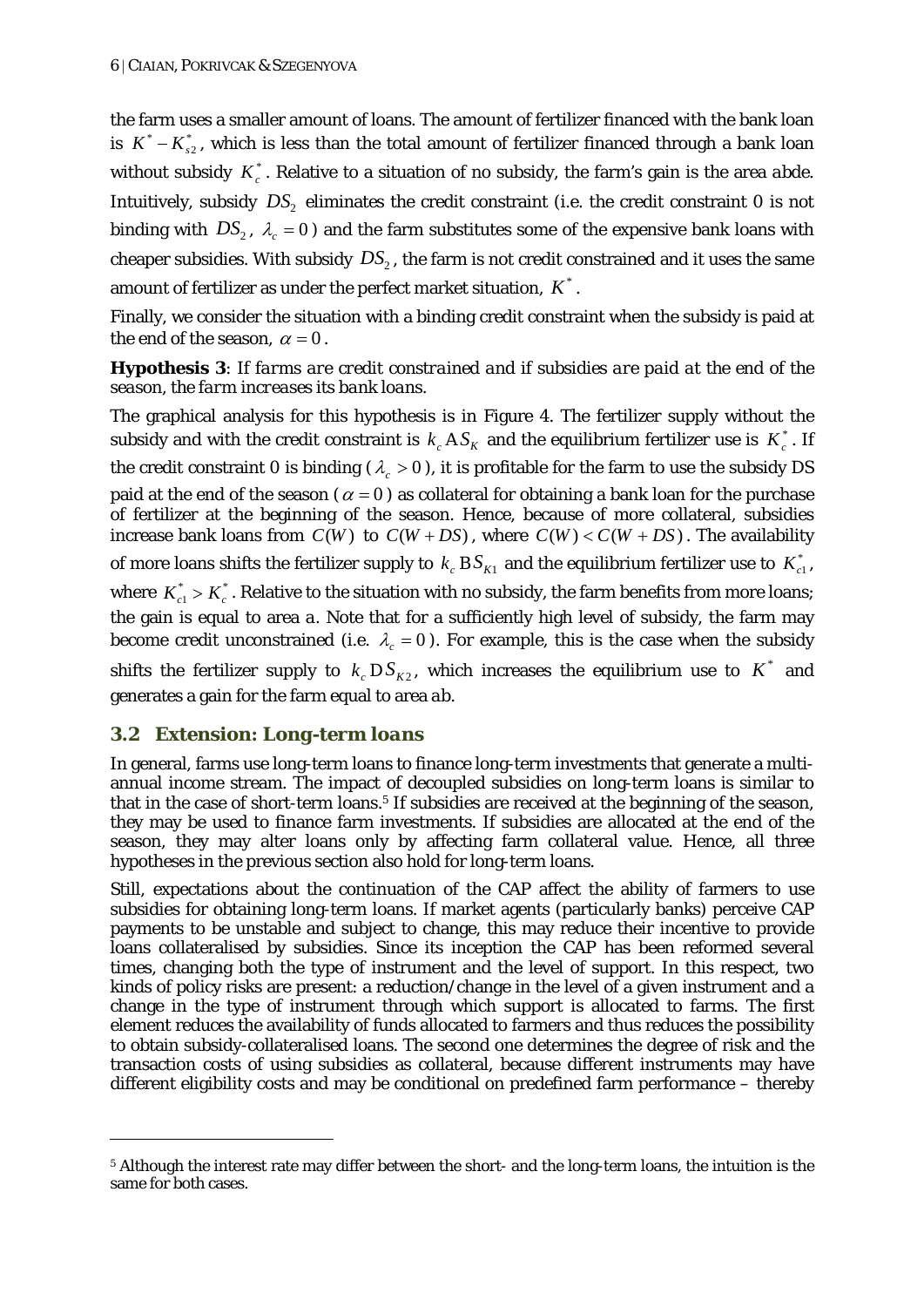potentially requiring the monitoring of farm activities and being susceptible to productivity risk.

#### **4. Econometric specification**

Theoretically, the impact of a decoupled subsidy on agricultural loans is ambiguous. Agricultural subsidies paid at the end of the season have no impact on bank loans in perfect markets while they reduce bank loans when paid at the beginning of the season. Under a credit constraint, subsidies paid at the beginning of the season have no impact on bank loans if they are sufficiently small but they reduce bank loans if they are sufficiently high. Furthermore, under a credit constraint, when subsidies are paid at the end of the season they reduce bank loans. The relationship between subsidies and bank loans is therefore an empirical question.

Solving the maximisation problem (equations 0-0), the amount of farm loans depends on a farm's subsidy, profitability and assets. We therefore estimate the following econometric model:

$$
loan_{ji} = \beta_0 + \beta_{ds}DS_{ji} + \beta_a \text{asserts} + \beta_{\pi} \Pi_{ji} + \beta_{x} X_{ji} + \varepsilon_{ji}
$$
\n(14)

where subscripts *j* and *t* represent farm and time, respectively; *loan* stands for farm bank loans, *assets* are farm assets and  $X_{it}$  is a vector of observable covariates, such as farm

characteristics, regional and time variables. As usual,  $\varepsilon_{it}$  is the residual term.<sup>6</sup>

We are especially interested in estimating the parameter  $\beta_{ds}$ , which measures the impact of subsidies on bank loans. A statistically significant and negative value of the coefficient confirms either hypothesis 1 (subsidies paid at the beginning of the season reduce bank loans because farms are not credit constrained) or hypothesis 2(b) (sufficiently high subsidies paid at the beginning of the season eliminate bank loans when farms are credit constrained). A statistically significant and positive coefficient confirms hypothesis 3 (farms are credit constrained and subsidies are paid at the end of the season). Finally, if the coefficient is not statistically significant, then hypothesis 2(a) holds (farms with subsidies remain credit constrained and subsidies have no effect on farm loans).

We expect that data will confirm either hypothesis 2 or 3 because there is overwhelming evidence that farms are credit constrained (Carter, 1988; Blancard et al., 2006; Lee and Chambers, 1986; Färe, Grosskopf and Lee, 1990). In addition, anecdotal evidence indicates that subsidies tend to be paid at the end of the season,<sup>7</sup> which implies that hypothesis 3 should hold. This is particularly the case for long-term loans, which tend to finance investments with a higher value, than for short-term loans.8 Hence, the annual value of farms' subsidies may not cover the full costs of the long-term investments even if they are received at the beginning of the season. Hypothesis 3 is more likely to hold in the case of long-term loans.

The estimation of equation 0 is subject to the omitted variable bias and particularly to endogeneity. There are unobservable characteristics, such as the farmer's ability, that affect bank loans and may be correlated with explanatory variables. Ignoring this unobserved farm heterogeneity would bias the results. We use panel data and estimate a fixed-effects model, which helps us to control for the unobserved heterogeneity component that remains fixed

-

<sup>6</sup> The definition of the rest of the variables is the same as in the theoretical section.

<sup>&</sup>lt;sup>7</sup> There is no available consistent data on the timing of CAP subsidies.

<sup>8</sup> In a perfect market situation, the price of an investment good is the present value of the future returns from the investment good, which tends to be higher than the price of a variable input (e.g. fertilizer). The price of a variable input is determined by its annual marginal contribution to the farm's profitability.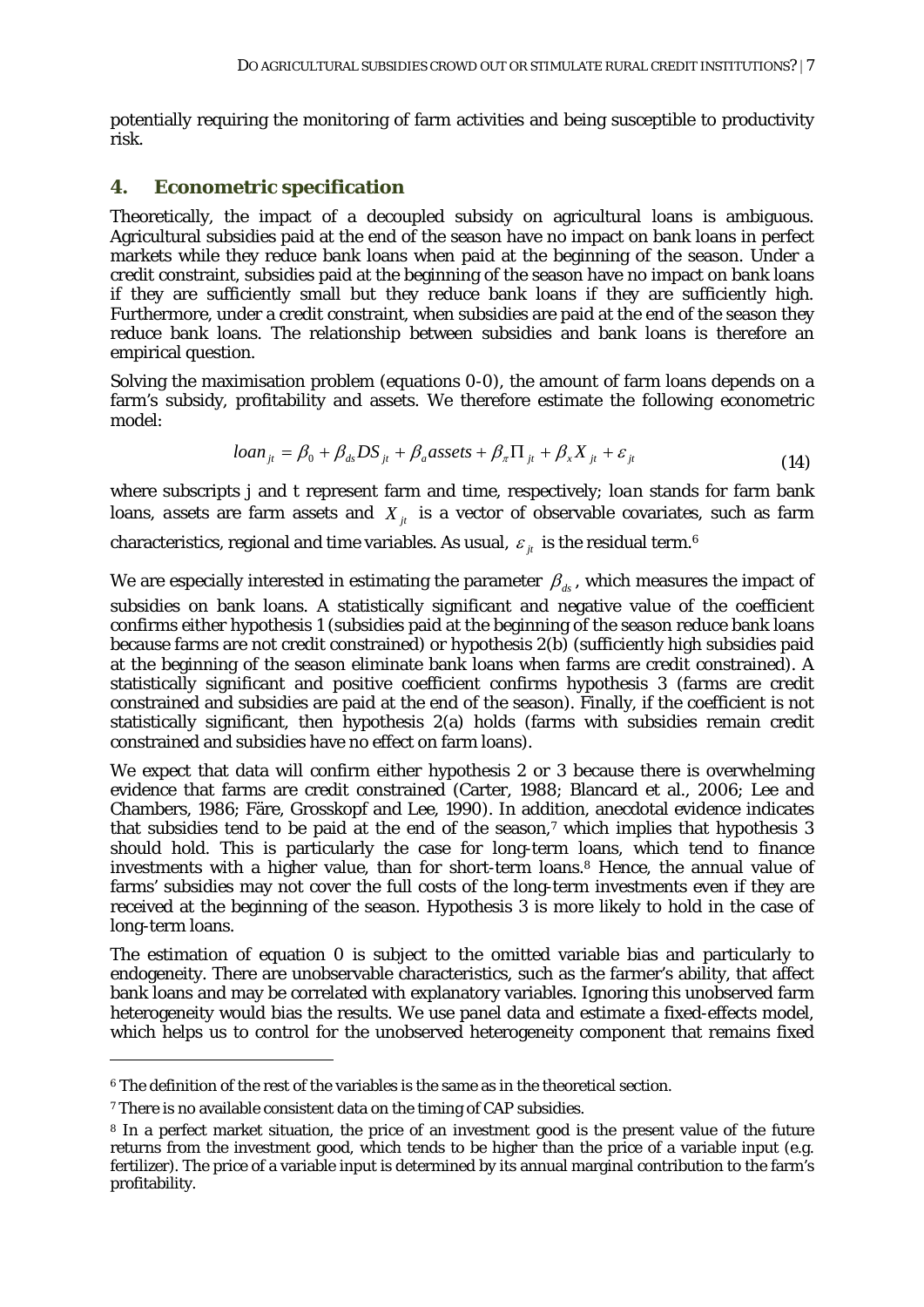over time, thus considerably reducing the problem of omitted variable bias. To control for endogeneity, we estimate the generalised method of moment (GMM) model.

#### *4.1 Fixed-effects model*

The following estimation of a fixed-effects model implies the specification,

$$
loan_{ji} = \beta_0 + b_j + \beta_{ds}DS_{ji} + \beta_a \text{assets} + \beta_{\pi} \Pi_{ji} + \beta_{x} X_{ji} + \varepsilon_{ji}
$$
\n(15)

where  $b_j$  is the fixed effects for farm  $j$ , which capture time-unvarying, farm-specific characteristics. These fixed effects represent farm heterogeneity. For example, they could reflect different technologies for different farms, or they could reflect diverse managerial skills or other unobservable, fixed, farm-specific characteristics.

#### *4.2 Endogeneity*

Three sources of endogeneity might bias our estimates. If subsidies were assigned to farms randomly, then parameter  $\beta_{d}$  would measure the impact of subsidies on bank loans. In reality, however, subsidies are not assigned randomly to farms. For example, the coupled animal and crop subsidies depend on regional and farm-level productivities. The coupled subsidies are allocated to each member state based on regional productivities (e.g. the regional reference yield). At the farm level, the amount of the subsidies depends on the size of the member state (i.e. regional productivity) and on the farm's crop choice (e.g. supported versus non-supported crops). A similar situation holds for the Single Area Payment Scheme (SAPS) in the new member states. Although the SAPS is not directly based on farm productivities, it is nevertheless correlated with the pre-accession average country/regional productivities, because the base for the CAP application in new member state was the average production level and intensity in the pre-accession period. This implies that the SAPS is exogenous at the farm level within each new member state but endogenous among the new member states. The decoupled Single Payment Scheme (SPS) payments depend on the previous coupled payments and on the average country/regional productivities, because the value of the SPS was set based on regional productivities or the past level of farm subsidies (or both). The coupled payments of the Rural Development Programme (RDP) are allocated to farmers based on project submission. Only those farms that submit and have a successful project are granted the support. Hence the RDP is non-random because farms self-select to participate and only those with the best projects (likely the more productive farms) are granted RDP support. This structure of coupled and decoupled CAP subsidies implies that they are endogenous variables reflecting the characteristics of country/regional land and farmers' behaviour. As such, subsidies are not assigned randomly, which implies that subsidy payments are correlated with the error term. Consequently, the resulting standard estimates of  $\beta_{\mu}$  may be biased.

To address this source of endogeneity, we employ the Arellano and Bond (1991) robust, twostep GMM estimator. Arellano and Bond (1991) have shown that lagged endogenous variables are valid instruments in a panel data setting. This allows us to use lagged levels of the endogenous variables as instruments (in addition to exogenous variables), after the equation has been first-differenced to eliminate the farm-specific effects. The GMM estimator is particularly suitable for datasets with a large number of cross-sections and few periods, and it requires that there is no autocorrelation. The FADN dataset matches these requirements, because it consists of panel data and contains a very large number of farm-level observations relative to the period covered. Given that the robust two-step GMM standard errors can be severely downward-biased, we use the Windmeijer (2005) bias-corrected robust variances.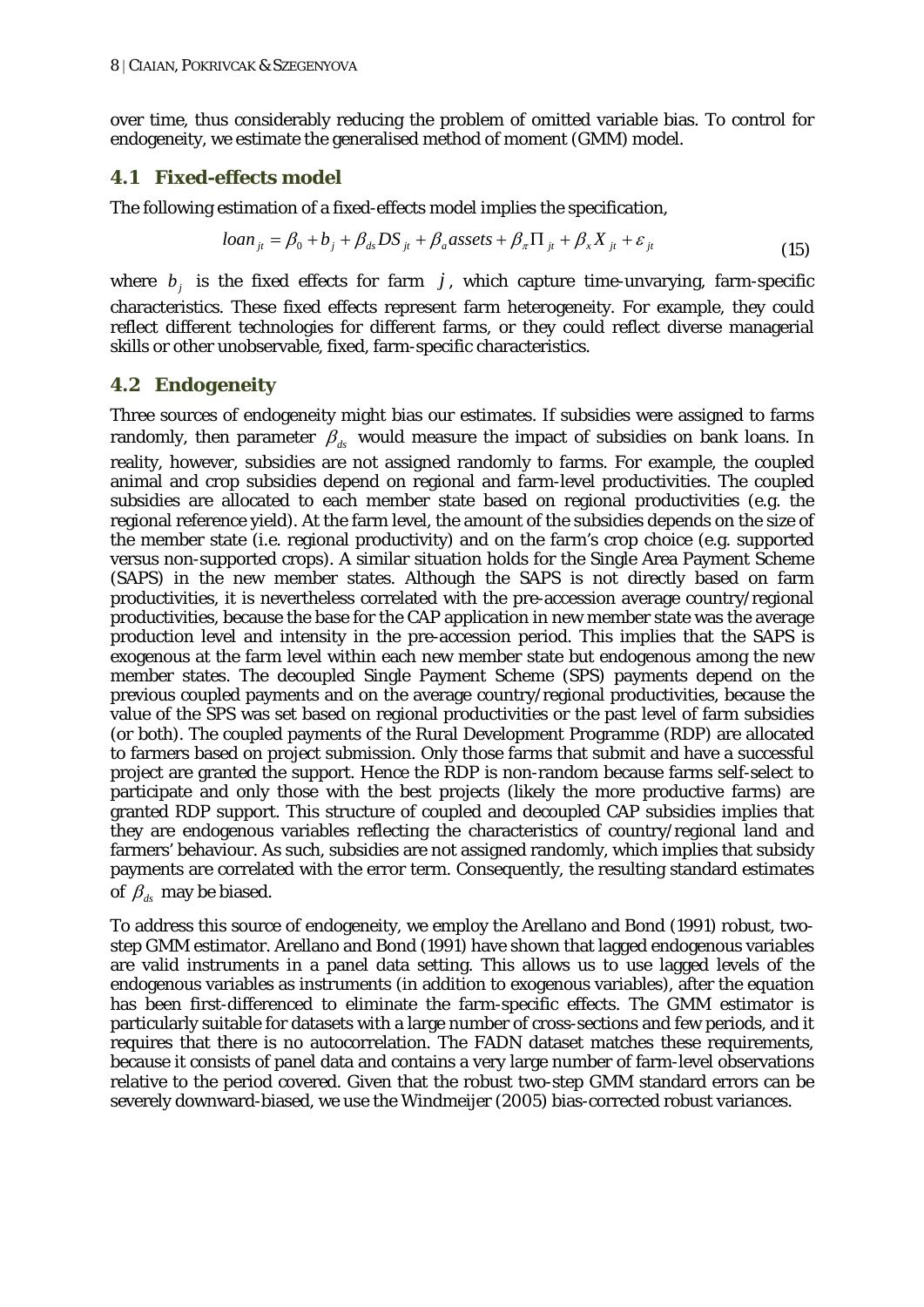#### **5. Data and variable construction**

The main source of the data used in the empirical analysis is the FADN, which is compiled and maintained by the European Commission. The FADN is a European system of sample surveys that take place each year and collect structural and accountancy data on the farms. In total there is information about 150 variables on farm structure and yield, output, costs, subsidies and taxes, income, balance sheet and financial indicators. Sample sizes vary from country to country (roughly between 500 and 20,000 observations, with those in most countries ranging from 1,500 to 10,000) representing a population of around 5,000,000 farms, covering approximately 90% of the total utilised agricultural area (UAA) and accounting for more than 90% of the total agricultural production. The aggregate FADN data are publicly available. Farm-level data are confidential, however, and for the purposes of this study, accessed under a special agreement.

To our knowledge, the FADN is the only source of micro-economic data that is harmonised (the bookkeeping principles are the same across all EU member states) and it is representative of the commercial agricultural holdings across the entire EU. Holdings are selected to take part in the survey on the basis of sampling plans established at the level of each region in the EU. The survey does not cover all the agricultural holdings in the Union, but only those that are of a size allowing them to rank as commercial holdings.

The FADN data is a panel dataset, which means that farms that stay in the panel in consecutive years can be traced over time using a unique identifier. In this study we use panel data for 1995–2007 covering all EU member states except Romania and Bulgaria. Romania and Bulgaria were excluded from the sample because for these countries the data were available for only one year (2007).

A description of the variables constructed is presented in Table 1. All variables except for ratios are calculated per hectare of UAA to reduce the potential problem of heteroskedasticity. The dependent variables in equation 0 – *total loans, long-term loans* and *short-term loans* – are constructed from the FADN data by dividing the total long-/mediumterm and the short-term loans, respectively, by the total utilised agricultural area.

Similarly, all subsidy variables (*sub\_total\_ha*, *sub\_decoupled\_ha*, *sub\_coupled\_ha*) are constructed from the FADN data and are calculated on a per-hectare basis. Every agricultural producer in the FADN survey is asked to report the total subsidies received as well as to specify the amount by major subsidy type. Decoupled subsidies, *sub\_decoupled\_ha*, include SPS and SAPS payments. Coupled subsidies, *sub\_coupled\_ha*, include payments linked to farm inputs or outputs, such as crop area payments, animal payments and the RDP. The total subsidies variable, *sub\_total\_ha*, is the sum of coupled and decoupled CAP subsidies. The independent variables *assets* and *income\_ha* represent the value of farm assets and farm cash flow calculated on a per-hectare basis.

The covariates matrix  $X_{it}$  includes other explanatory variables that affect farm loans. The

*land rented ratio* and *labour own ratio* are included in the equations to control for potential differences in incentives between own and rented/hired land/labour as well as to account for the higher costs incurred by farms using rented/hired land/labour. A variable capturing the economic size (*farm size*) of the farms is also available from the FADN data. The economic size of farms is expressed in European size units. To account for the various technological, sectoral and regional covariates, we include variables representing effects such as irrigated land, area under glass, fallow land and sectoral, regional and time dummies (for more details see Table 1).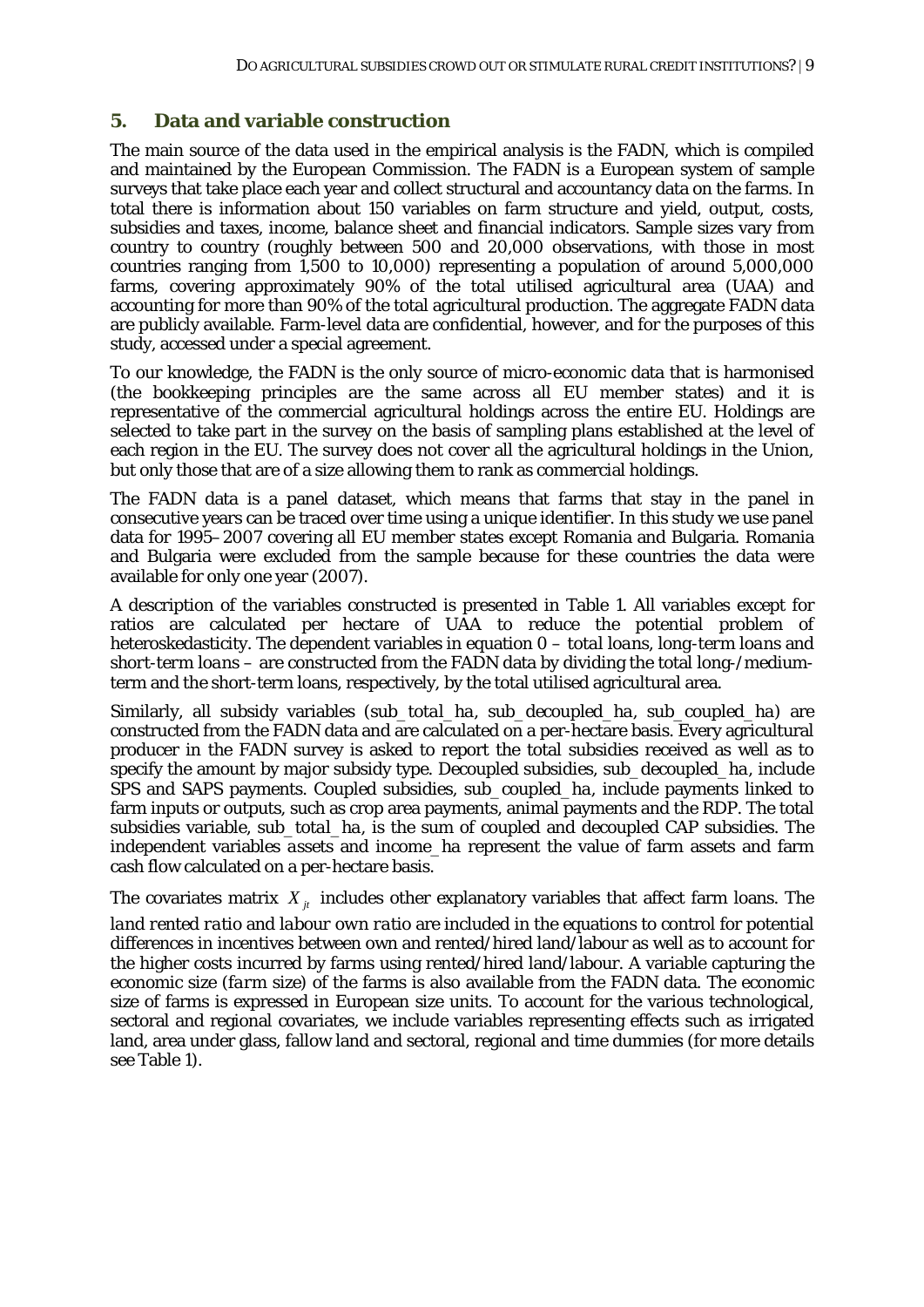#### **6. Preliminary results**

The results are reported in Table 2 for total farm loans (columns 1-3), for long-term farm loans (columns 4-6) and for short-term farm loans (columns 7-9).9 In addition to the complete equation specification 0, we add an interaction variable between subsidies and farm size (models 2, 3, 5, 6, 8 and 9) and the square value of subsidies (models 3, 6 and 9) to account for an indirect and non-linear relationship between subsidies and loans.

The model-adjusted  $R^2$ s range from 0.10 to 0.49. The most consistently significant variables (prob(t) < 0.10) across all models are assets (*assets\_ha*), the trend variable (*year*), the own labour ratio (*labor\_own\_ratio*) and the rented land ratio (*land\_rented\_ratio*).

The estimated results suggest that subsidies influence farm loans but the effects are indirect and non-linear. The coefficient for subsidies in models 1, 4 and 7, where only a linear subsidy term is used, is not statistically significant for all types of loans. When interacting subsidies with farm size (models 2 and 5), however, its coefficient is statistically significant but only for total loans and for long-term loans. At the same time, the coefficient associated with the linear subsidy term *sub* total ha (the direct effect) is statistically significant and takes a negative value. This indicates that subsidies stimulate farm loans but only for larger farms, whereas the direct impact of subsidies has a reducing effect on total and long-term loans (models 2 and 5). For the short-term loans (model 8), neither of the coefficients (i.e. for the interaction variable and the linear term *sub\_total\_ha*) is significant.

Furthermore, the results indicate that the relationship between subsidies and loans is nonlinear. A small value of subsidies per hectare reduces bank loans (the coefficient for *sub\_total\_ha* is negative and significant in models 3 and 6) and as the value of subsidies increases farms use more bank loans (the coefficient for the squared value of subsidies *sub\_total\_ha\_sq* is positive and significant in models 3 and 6). Again, this only holds for total loans and for long-term loans. The short-term loans are not affected by subsidies, which is also the case when the non-linear relationship is considered (model 9).

These results indicate that hypothesis 3 holds for the total and the long-term loans, whereby subsidies increase farm collateral and thus farm loan use. The multi-annual character of the long-term investments allows the use of subsidies by credit-constrained farms to finance investments only through loans. For the short-term loans, the estimated results suggest the validity of hypothesis 2(a). Yet this does not imply that farms are not credit constrained with respect to short-term loans. Farms may still be credit constrained and may use subsidies to finance short-term inputs either because they receive them at the beginning of the growing season or because they may use other informal sources that may be subsidy-collateralised. On the other hand, the difference in the statistical significance between the long-term and the short-term loans may indicate that farms may prefer to use subsidies to finance long-term investments and not short-term ones possibly because of the presence of a greater credit constraint in the former type of investment than in the latter one.

In Table 3 we disaggregate subsidies in coupled (*sub\_coupled\_ha*) and decoupled (*sub\_decoupled\_ha*) payments and again estimate their impact on total loans (columns 1-3), long-term loans (columns 4-6) and short-term loans (columns 7-9). The results indicate the important differences these two types of payments have on farm loans. For the long-tem loans (models 4-6), the effects are similar to those shown in Table 2 where long-term loans (models 4-6) were regressed over aggregated subsidies. Both coupled and decoupled subsidies have an indirect (by stimulating more loans among large farms than among small ones) and non-linear impact on long-term loans.

For the short-term loans, the effects of disaggregated subsidies (Table 3) differ with respect to the results reported in Table 2. The short-term loans are affected only by decoupled payments. Nevertheless, the direct effect (the coefficient for *sub\_decoupled\_ha* in model 9)

<u>.</u>

<sup>9</sup> We estimate fixed-effects models with heteroskedasticity-consistent standard errors.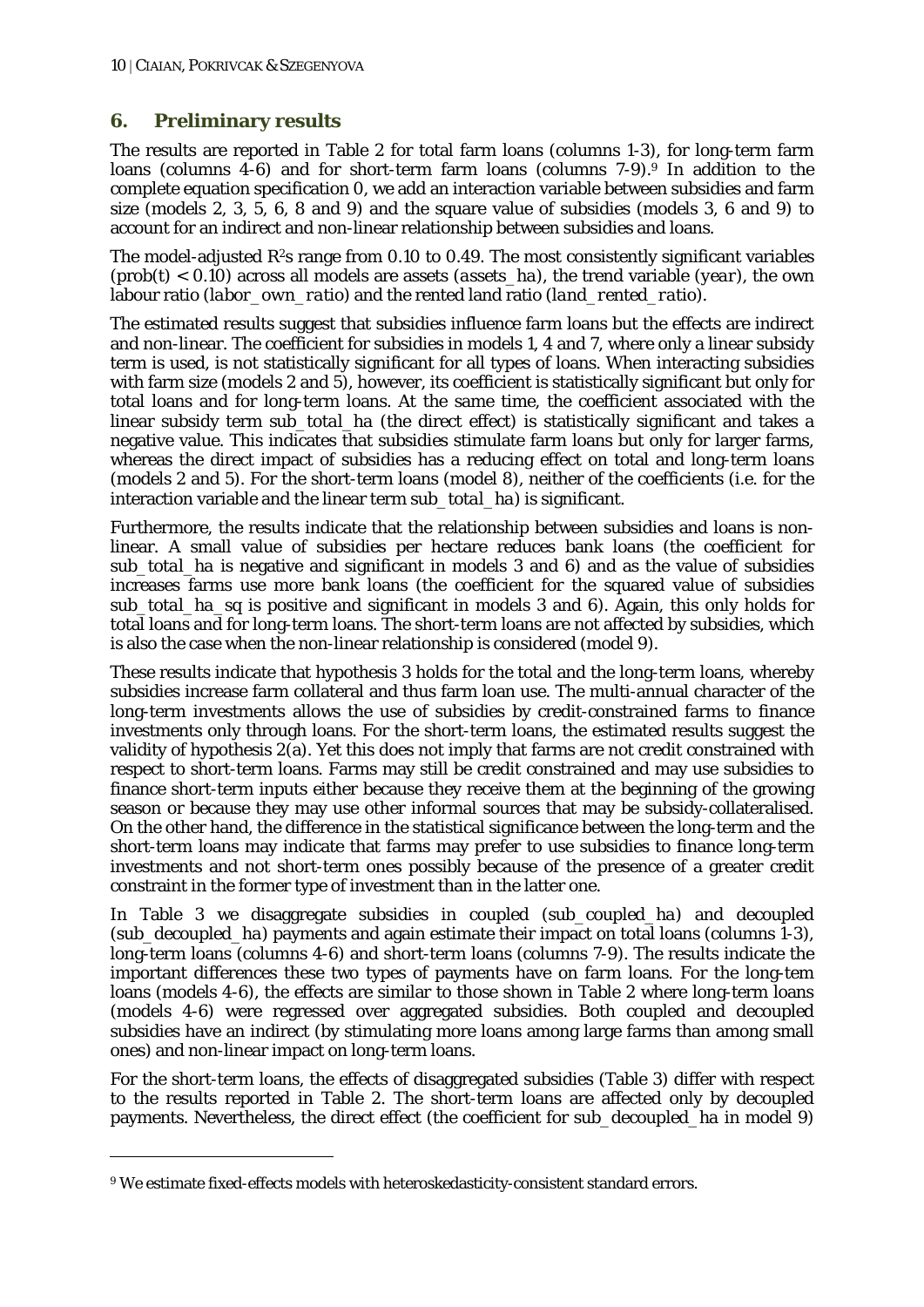is positive and significant, whereas the interaction term (the coefficient for *sub\_decoupled\_fsize* in model 9) is negative and significant. These results suggest that the decoupled subsidies are used as collateral to increase farm loans, but that this is more important for small farms than for large farms. The coupled payments do not affect the shortterm loans: i.e. the coefficients for the variables *sub\_coupled\_ha*, *sub\_coupled\_ha\_sq* and *sub\_coupled\_fsize* are not statistically significant in model 9.

The results in Table 3 confirm that hypothesis 3 tends to hold for the long-term loans for both types of CAP payments. For the short-term loans, only the decoupled payments imply the validity of hypothesis 3, whereas the estimated effects for the coupled payments suggest that hypothesis  $2(a)$  may better represent reality.

The GMM estimates are shown in Table 4. Generally, the GMM results indicate different results compared with those reported for the fixed-effects model. When controlling for endogeneity, the importance of subsidies in determining both long-term and short-term loans reduces significantly. Only the decoupled payments affect loans and the relationship is non-linear. A small value of subsidies does not affect the loans (the coefficients for *sub\_decoupled\_ha* and *sub\_coupled\_ha* are not significant in models 2 and 3, nor in models 4 and 6) and as the value of subsidies increases farms use more bank loans (the coefficient for the squared value of subsidies *sub\_coupled\_ha\_sq* is positive and significant in models 3 and 6). This holds for both types of loans.

#### **7. Conclusions**

In this paper we have estimated the impact the CAP subsidies on farm bank loans. First, we have theoretically analysed the demand for farm loans by farmers under perfect and imperfect credit-market assumptions. In the empirical analysis, we have used farm-level panel data from the FADN to test the theoretical predictions.

According to the theoretical results, subsidies may increase bank loans, reduce them or have no impact on bank loans depending on whether farms are credit constrained, whether subsidies are allocated at the beginning or at the end of the growing season, and on the relative cost of internal and external financing. If the external financing is more expensive than the internal financing, subsidies affect bank loans even if farms are not constrained with respect to external financing. This is the case when subsidies are paid at the beginning of the season and thus allows farms to substitute loans with cheaper subsidies. In the presence of credit constraints, farms have an incentive to expand the internal or external financing (or both) to invest in constrained inputs. If subsidies are paid to farmers at the beginning of the season, farms may use them directly to purchase inputs with no effect on bank loans. If subsidies are substantial, however, they may eliminate the farms' credit constraints and may crowd out more expensive bank loans. On the other hand, if subsidies are received at the end of the season, farms cannot use them directly to finance inputs. Instead, they may use subsidies as collateral to obtain more bank loans, thus increasing the availability of external financing for inputs at the beginning of the season.

We employ the fixed-effects and GMM models to estimate the impact of subsidies on farm loans. The estimated results suggest that subsidies have the following effects on the use of farm loans:

- i) Subsidies influence farm loans and the effects tend to be non-linear and indirect.
- ii) Coupled subsidies affect short- and long-term loans in a different way from decoupled subsidies.
- iii) Both coupled and decoupled subsidies stimulate long-term farm loans. But the longterm loans of large farms increase more than those of small farms, owing to decoupled subsidies.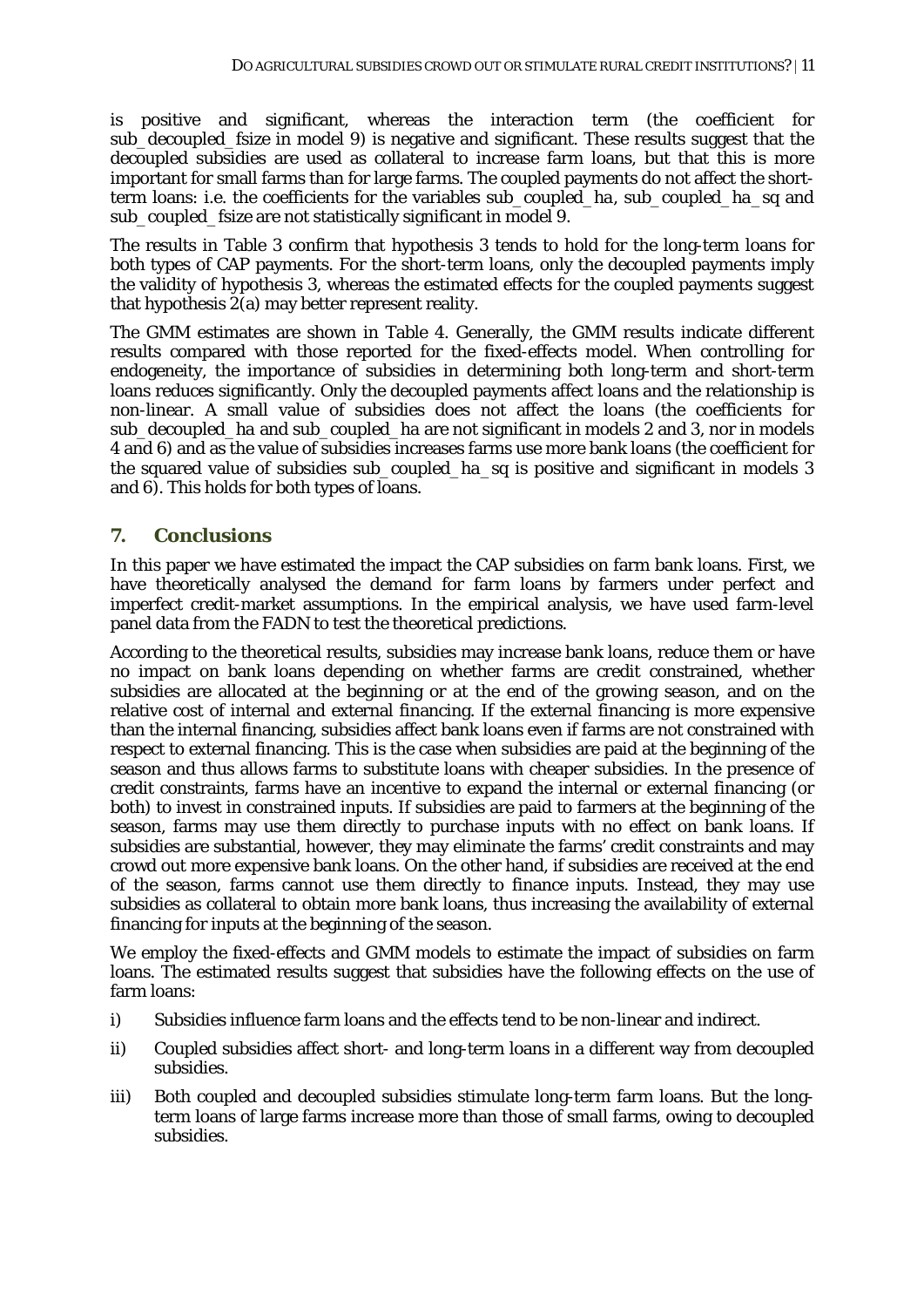- iv) Short-term loans are only affected by decoupled subsidies. At the same time, decoupled subsidies increase the short-term loans of small farms more than they do those of large farms.
- v) When controlling for endogeneity, the importance of subsidies in determining both the long- and short-term loans reduces significantly. Only the decoupled payments affect loans and the relationship is non-linear.
- vi) In general, our empirical results indicate that hypothesis 3 holds for the decoupled payments, whereas coupled payments are found not to affect loans.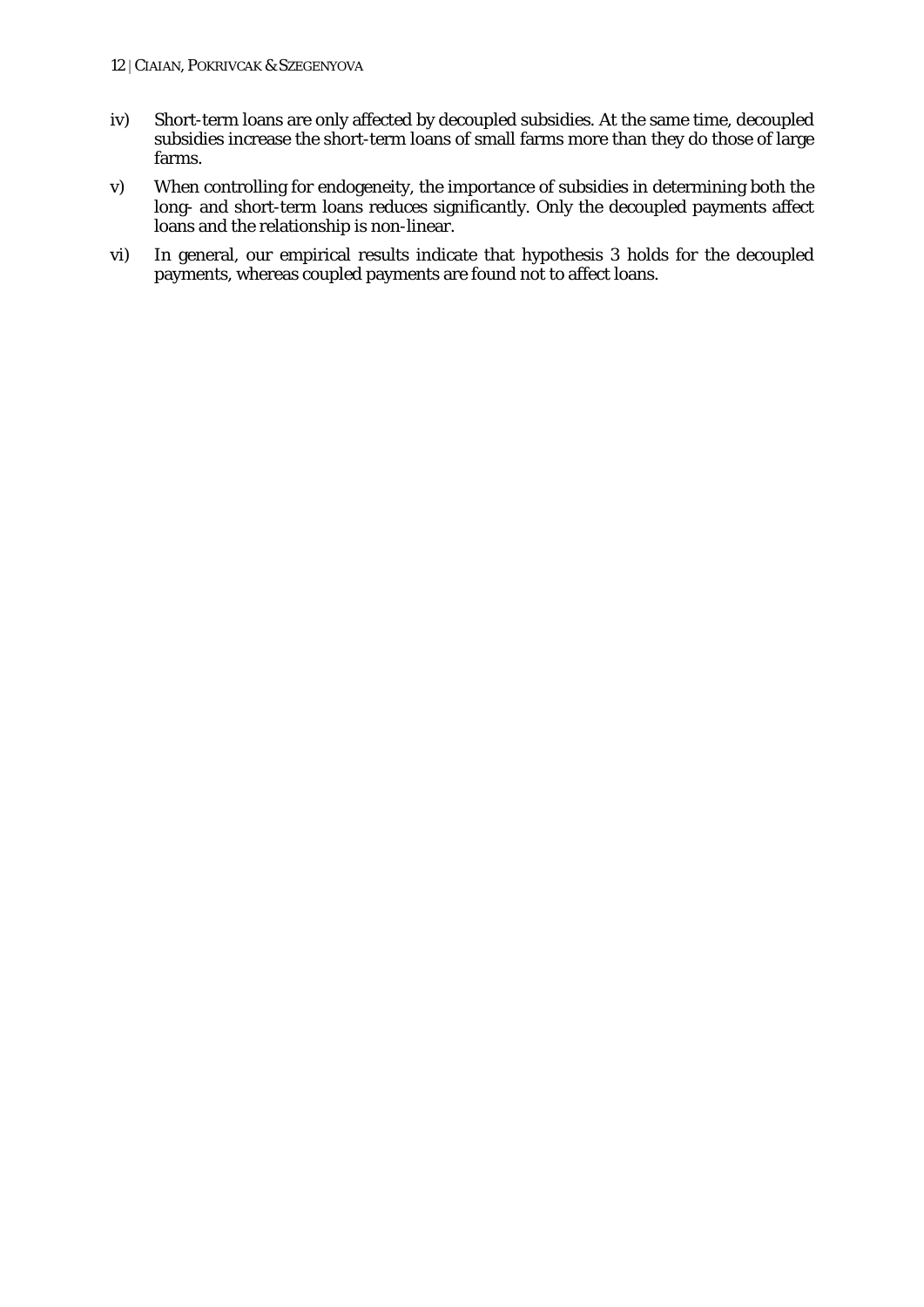#### **References**

- Alston, J.M. and J.S. James (2002), "The Incidence of Agricultural Policy", in B.L. Gardner and G.C. Rausser (eds), *Handbook of Agricultural Economics*, Vol. 2B, Amsterdam: Elsevier, pp. 1689-1749.
- Arellano, M. and S. Bond. (1991), "Some tests of specification for panel data: Monte Carlo evidence and an application to employment equations", *Review of Economic Studies*,  $58(2): 277 - 297.$
- Barro, R. (1974), "Are Government Bonds Net Wealth?", *Journal of Political Economy*, 82(6): 1095-1119.
- Beers Van Cees, J. and C.J.M. Van Den Bergh (2001), "Perseverance of Perverse Subsidies and their Impact on Trade and Environment", *Ecological Economics*, 36: 475–86.
- Benjamin, C. and E. Phimister (2002), "Does Capital Market Structure Affect Farm Investment? A Comparison Using French and British Farm-Level Panel Data", *American Journal of Agricultural Economics,* 84: 1115–29.
- Blancard, S., J.P. Boussemart, W. Briec and K. Kerstens (2006), "Short- and Long-Run Credit Constraints in French Agriculture: A Directional Distance Function Framework Using Expenditure-Constrained Profit Functions", *American Journal of Agricultural Economics,* 88(2): 351–364.
- Briggeman, B.C., C. Towe and M.J. Morehart (2009), "Credit Constraints: Their Existence, Determinants, and Implications for U.S. Farm and Nonfarm Sole Proprietorships", *American Journal of Agricultural Economics,* 91(1): 275–289.
- Carter, M.R. (1988), "Equilibrium Credit Rationing of Small Farm Agriculture", *Journal of Development Economics*, 28: 83–103.
- Carter, M.R. and K.D. Wiebe (1990), "Access to Capital and its Impact on Agrarian Structure and Productivity in Kenya", *American Journal of Agricultural Economics,* 72: 1146– 1150.
- Chau, N.H. and H. de Gorter (2005), "Disentangling the Consequences of Direct Payment Schemes in Agriculture on Fixed Costs, Exit Decisions, and Output", *American Journal of Agricultural Economics*, 87(5): 1174-1181.
- Ciaian, P. and J.F.M. Swinnen (2009), "Credit Market Imperfections and the Distribution of Policy Rents", *American Journal of Agricultural Economics*, 91(4): 1124-1139.
- Cox, D., B. Hansen, and E. Jimenez (2004), "How Responsive are Private Transfers to Income? Evidence From a Laissez-faire Economy", *Journal of Public Economics*, 88(9- 10): 2193-2219.
- de Gorter, H. and K.D. Meilke (1989), "Efficiency of Alternative Policies for the EC's Common Agricultural Policy", *American Journal of Agricultural Economics,* 71(3): 592-603.
- Färe, R., S. Grosskopf and H. Lee (1990), "A Nonparametric Approach to Expenditure-Constrained Profit Maximisation", *American Journal of Agricultural Economics*, 72 (3): 574–581.
- Feder, G. (1985), "The Relation between Farm Size and Farm Productivity The Role of Family Labour, Supervision and Credit Constraints", *Journal of Development Economics,* 18: 297–313.
- Gardner, B. (1983), "Efficient Redistribution through Commodity Markets", *American Journal of Agricultural Economics,* 65(2): 225-234.
- Goodwin, B.K. and A.K. Mishra (2006), "Are 'Decoupled' Farm Program Payments Really Decoupled? An Empirical Evaluation", *American Journal of Agricultural Economics,* 88(1): 73-89.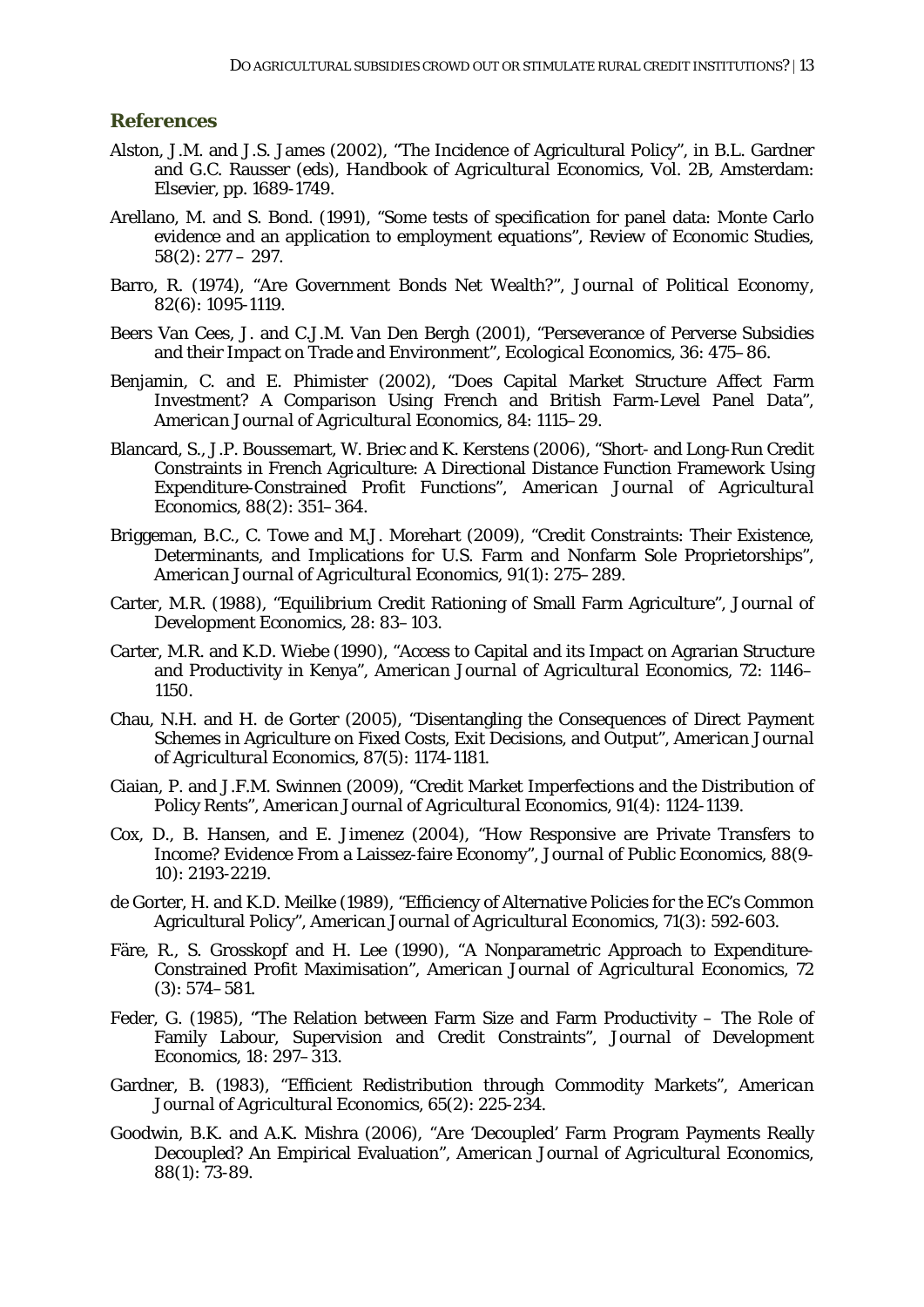- Guyomard, H., C.L. Mouël and A. Gohin (2004), "Impacts of Alternative Agricultural Income Support Schemes on Multiple Policy Goals", *European Review of Agricultural Economics,* 31(2): 125-148.
- Khanna, M., M. Isik and D. Zilberman (2002), "Cost-Effectiveness of Alternative Green Payment Policies for Conservation Technology Adoption with Heterogeneous Land Quality", *Agricultural Economics*, 27: 157–74.
- Lampman, R. and T. Smeeding (1983), "Interfamily Transfers as Alternatives to Government Transfers to Persons", *Review of Income and Wealth*, 29(1): 45-65.
- Latruffe, L. (2005), "The Impact of Credit Market Imperfections on Farm Investment in Poland", *Post-Communist Economies,* 17(3): 349–362.
- Lee, H. and R.G. Chambers (1986), "Expenditure Constraints and Profit Maximisation in US Agriculture", *American Journal of Agricultural Economics,* 68(4): 857–865.
- Maitra, P. and R. Ray (2003), "The Effect of Transfers on Household Expenditure Patterns and Poverty in South Africa", *Journal of Development Economics*, 71(1): 23-49.
- Petrick, M. and L. Latruffe (2003), *Credit Access And Borrowing Costs in Poland's Agricultural Credit Market: A Hedonic Pricing Approach*, IAMO Discussion Papers 14905, Institute of Agricultural Development in Central and Eastern Europe (IAMO), Halle (Saale).
- Roberts, R. (1984), "A Positive Model of Private Charity and Public Transfers", *Journal of Political Economy*, 92(1): 136-148.
- Salhofer, K. (1996), "Efficient Income Redistribution for a Small Country using Optimal Combined Instruments", *Agricultural Economics*, 13(3): 191-199.
- Sckokai, P. and D. Moro (2006), "Modeling the Reforms of the Common Agricultural Policy for Arable Crops under Uncertainty", *American Journal of Agricultural Economics,* 88(1): 43–56.
- Windmeijer, F. (2005), "A finite sample correction for the variance of linear efficient twostep GMM estimators", *Journal of Econometrics*, 126(1): 25-51.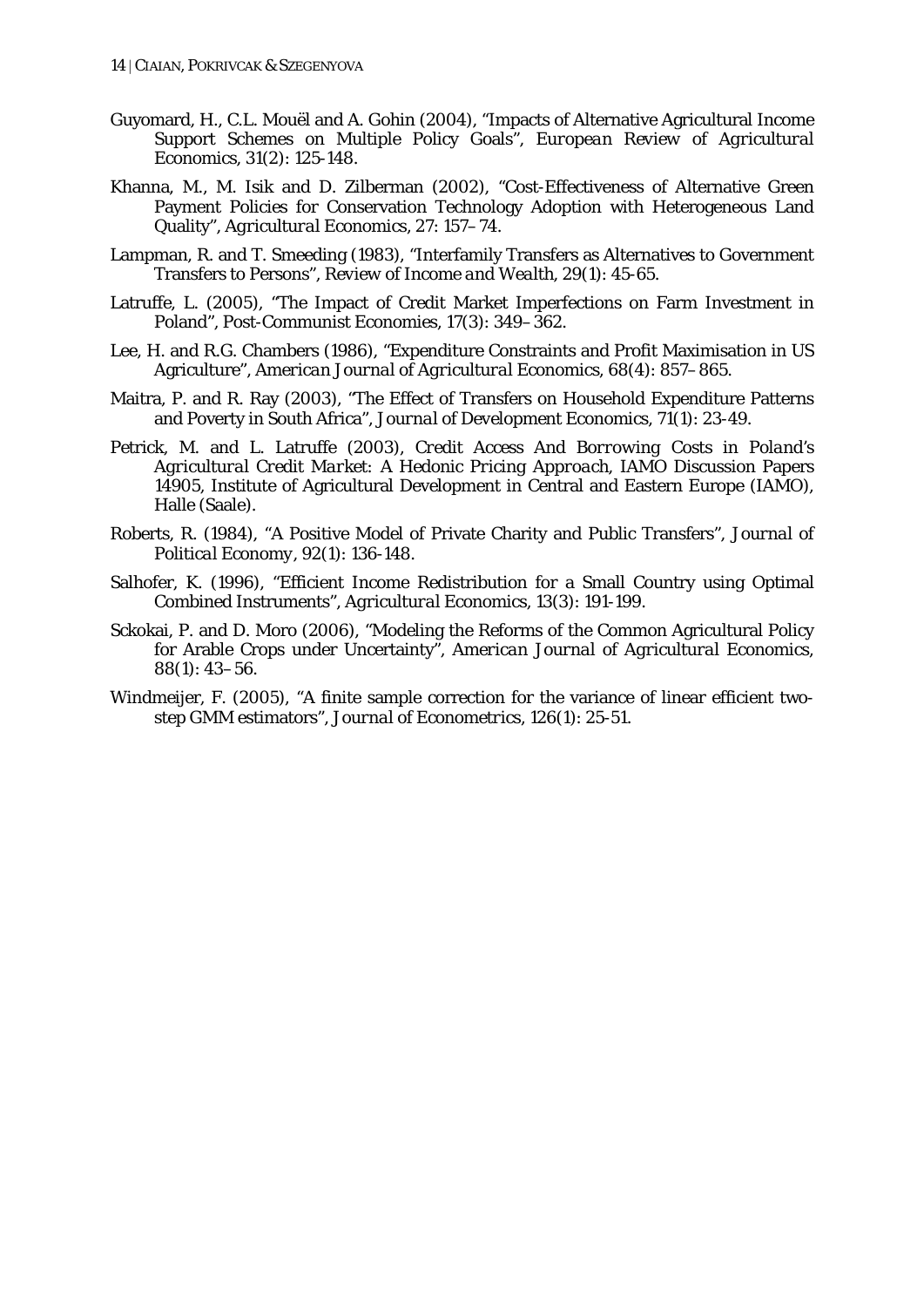*Figure 1. Farm fertilizer use with and without a credit constraint* 

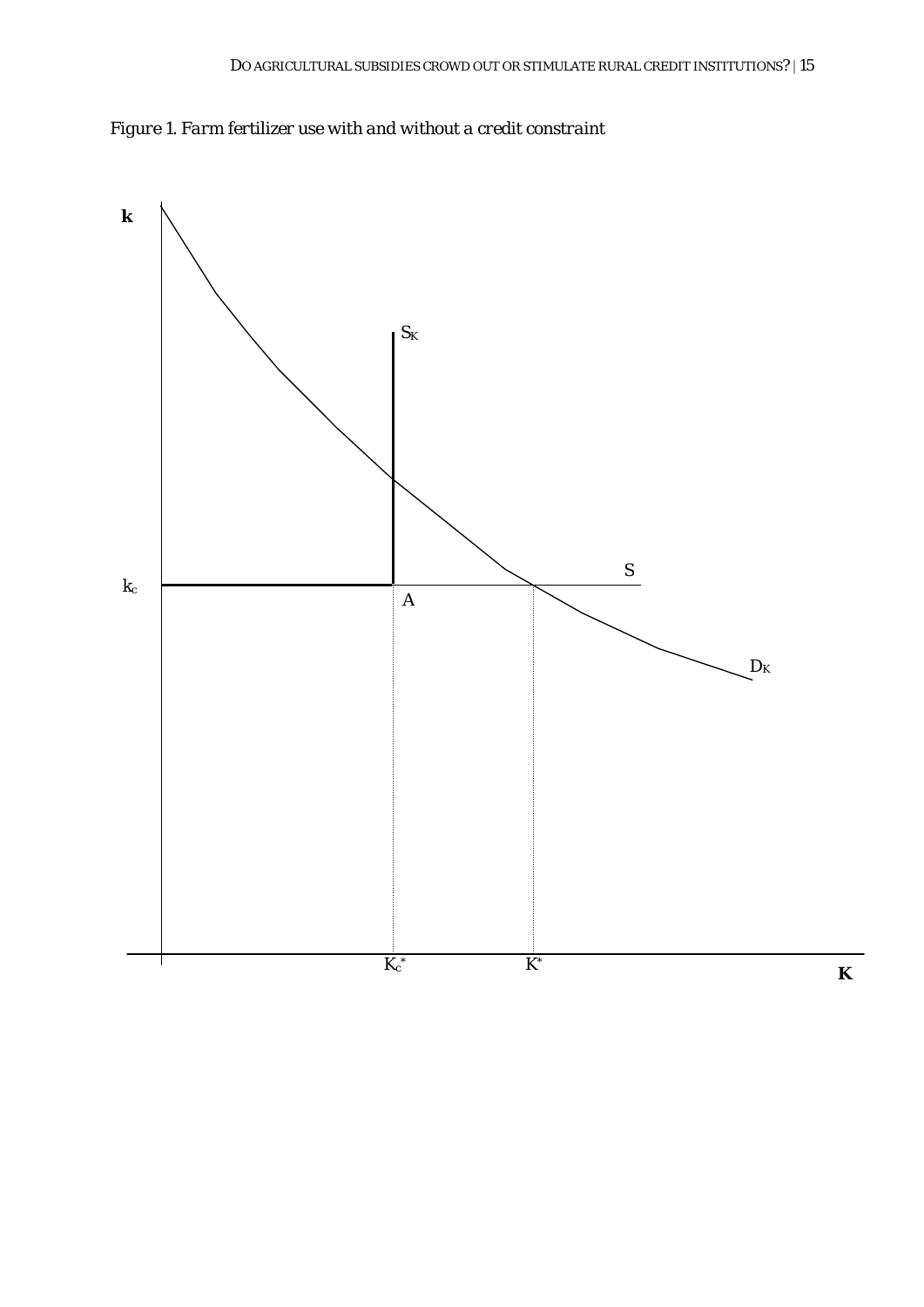

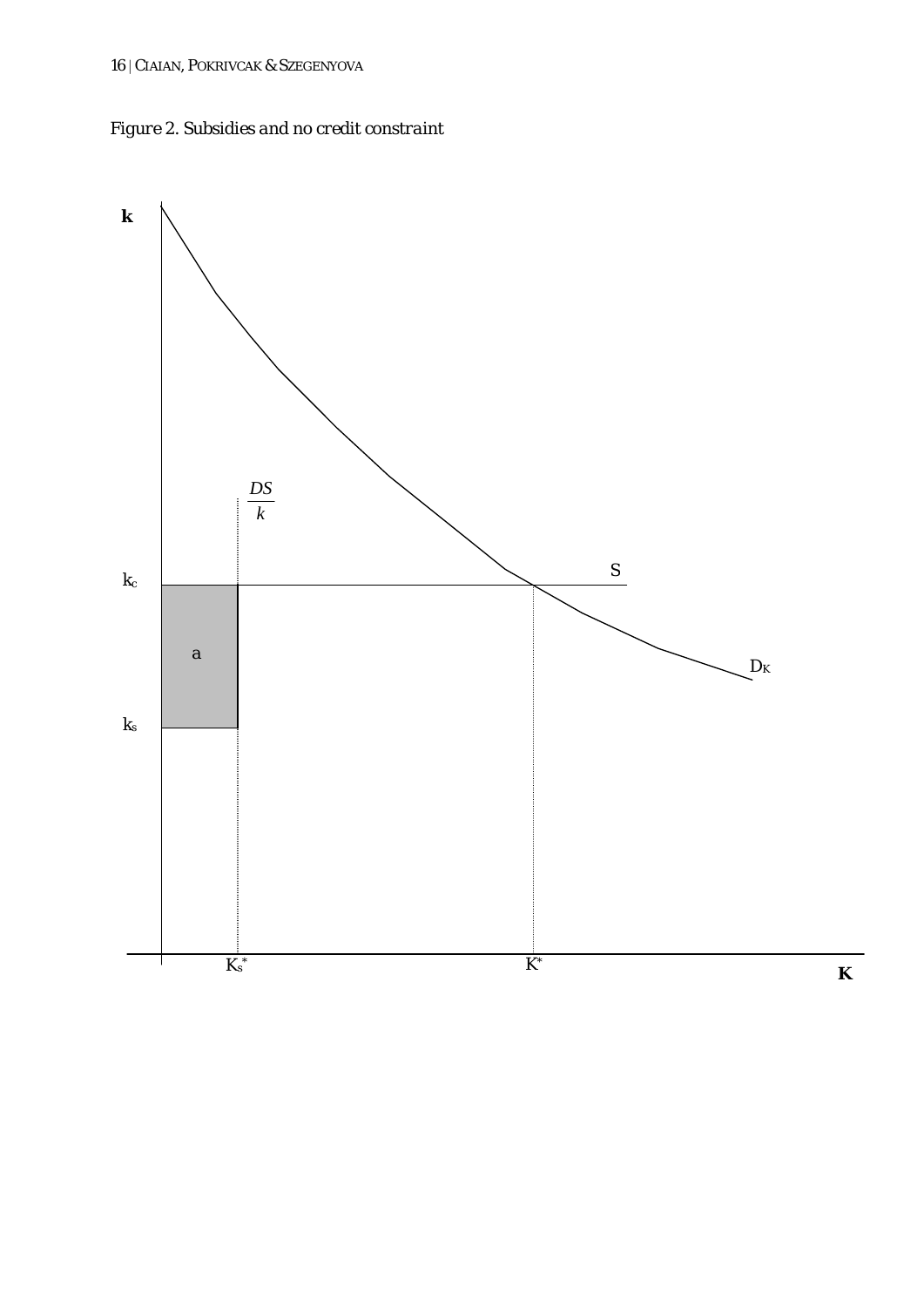

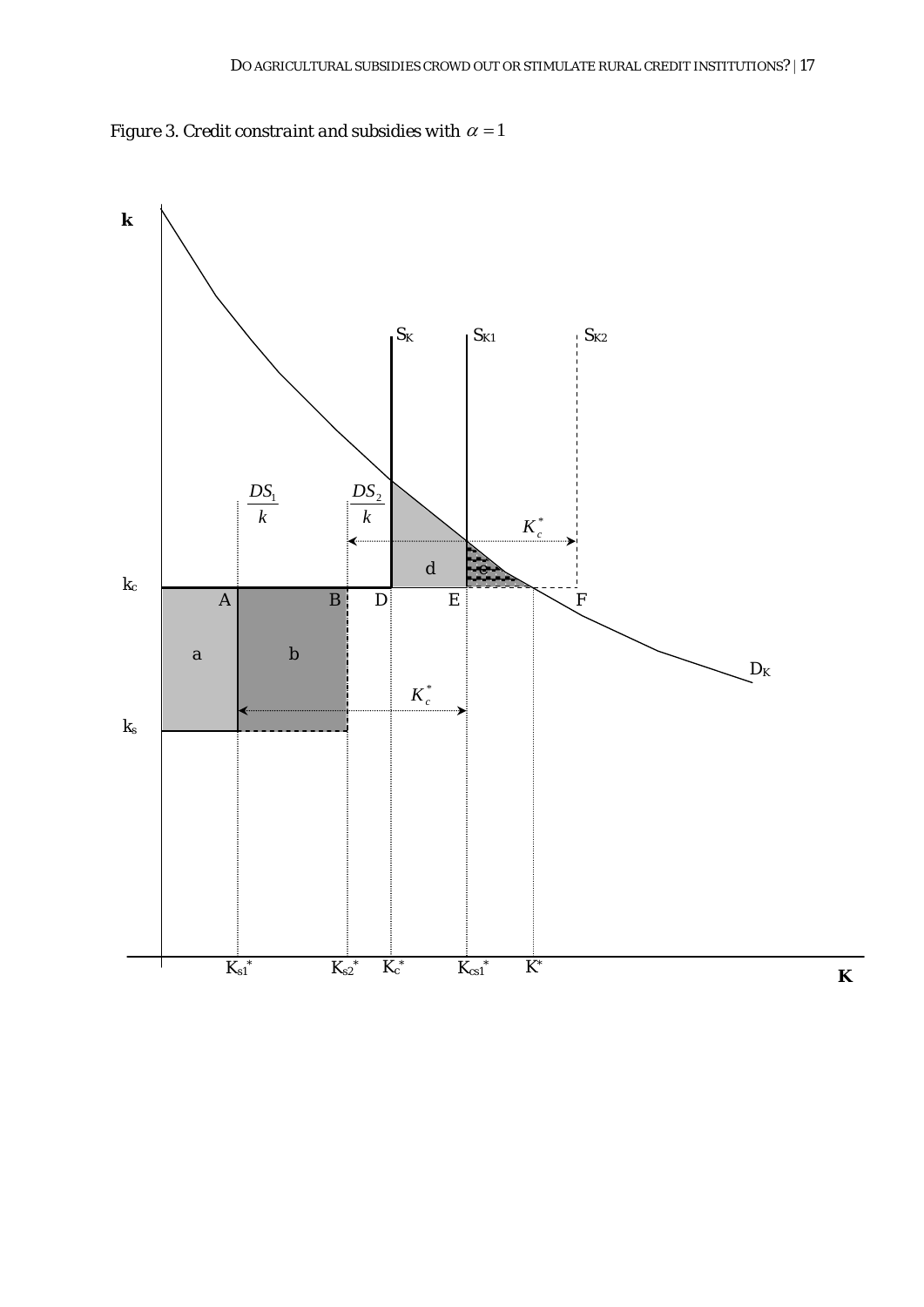*Figure 4. Credit constraint and subsidies with*  $\alpha = 0$ 

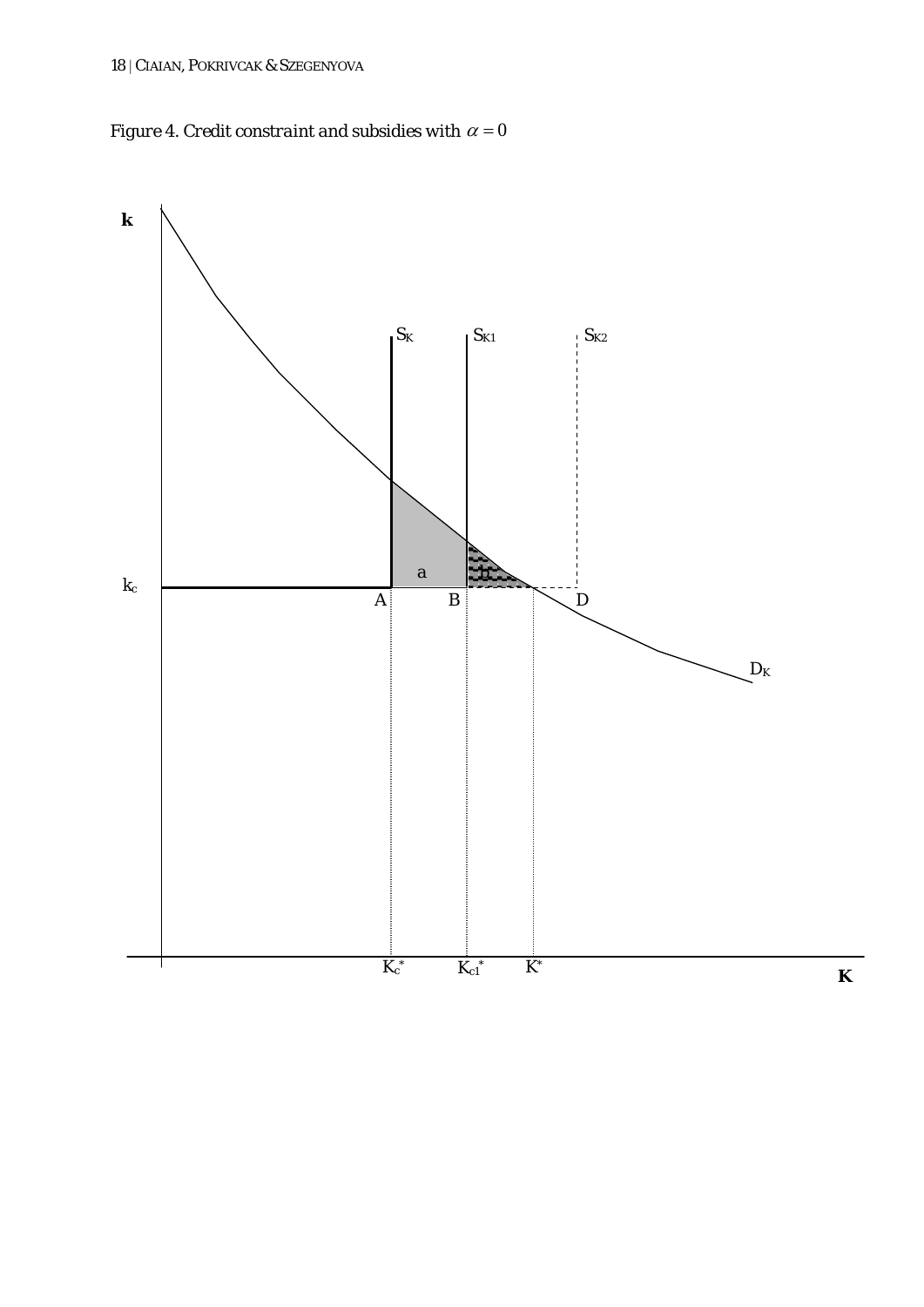| <b>Variable name</b>         | <b>Description</b>                                                                                                      |
|------------------------------|-------------------------------------------------------------------------------------------------------------------------|
| Dependent variables          |                                                                                                                         |
| <b>Total loans</b>           | Long, medium and short-term loans per UAA                                                                               |
| Long-term loans              | Long- and medium-term loans per UAA                                                                                     |
| Short-term loans             | Short-term loans per UAA                                                                                                |
| <b>Explanatory variables</b> |                                                                                                                         |
| sub_total_ha                 | Hectare value of farm subsidies                                                                                         |
| sub_coupled_ha               | Hectare value of all coupled subsidies on crops, livestock and livestock<br>products and RDP                            |
| sub_decoupled_ha             | Hectare value of SPS and SAPS                                                                                           |
| sub_total_ha_sq              | Square value of subsidies                                                                                               |
| sub_coupled_ha_sq            | Square value of coupled subsidies                                                                                       |
| sub_decoupled_ha_sq          | Square value of decoupled subsidies                                                                                     |
| sub_total_fsize              | Interaction variable between subsidies and total loans (=sub_total_ha *<br>farm size)                                   |
| sub_coupled_fsize            | Interaction variable between coupled subsidies and total loans<br>(=sub_coupled _ha * farm size)                        |
| sub_decoupled_fsize          | Interaction variable between decoupled subsidies and total loans<br>(=sub_decoupled _ha * farm size)                    |
| assets_ha                    | Hectare value of farm assets                                                                                            |
| income_net_ha                | Cash flow: farm revenues from production sales minus payments for<br>inputs (excluding depreciation and interest costs) |
| income_net_ha_l              | Lagged value of income_net_ha                                                                                           |
| year                         | <b>Trend variable</b>                                                                                                   |
| land_rented_ratio            | Ratio of rented area to UAA                                                                                             |
| labor_own_ratio              | Ratio of unpaid input to total labour                                                                                   |
| Farm size                    | Economic size of holding expressed in European size units (ESU)                                                         |
| irrigated_land               | Ratio of irrigated land to UAA                                                                                          |
| glass_land                   | Ratio of the area under glass or plastic land to UAA                                                                    |
| land_unused_ratio            | Ratio of fallow and set-aside land to UAA                                                                               |
| land_woodland_ratio          | Ratio of woodland area to UAA                                                                                           |
| output_livestock_ratio       | Ratio of total livestock output to total farm output                                                                    |
| output_owncons_ratio         | Ratio of farmhouse consumption and farm use to total output                                                             |
| lu_ha                        | Total livestock units per UAA                                                                                           |

# *Table 1. Description of variables*

*Note*: All variables are calculated from the FADN data.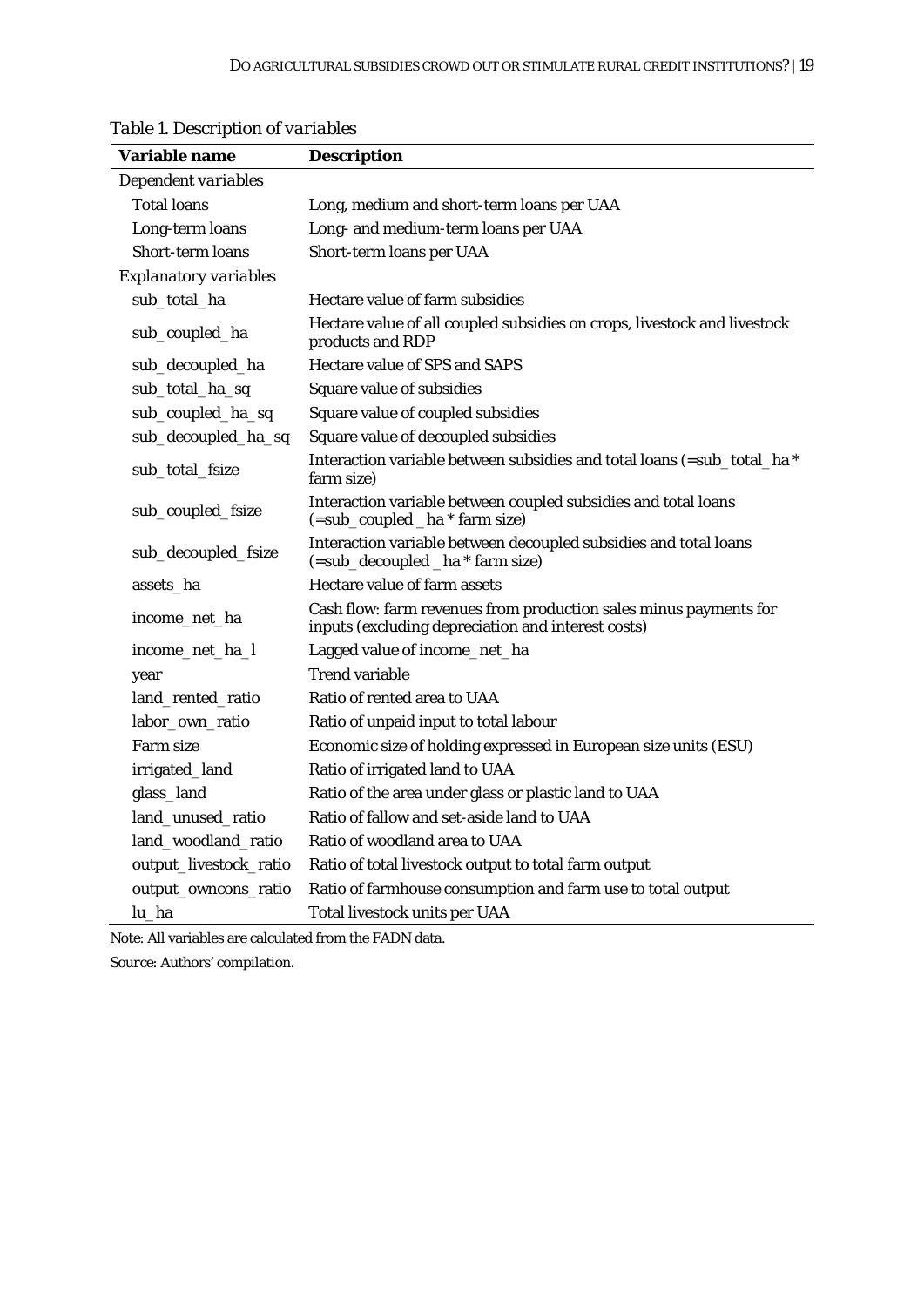#### 20 | CIAIAN, POKRIVCAK & SZEGENYOVA

| Table 2. Fixed-effects estimates of loans (total subsidies) |  |
|-------------------------------------------------------------|--|
|                                                             |  |

|                        | <b>Total loans</b> |                |                |             | <b>Long-term loans</b> |                |                          | <b>Short-term loans</b> |             |  |
|------------------------|--------------------|----------------|----------------|-------------|------------------------|----------------|--------------------------|-------------------------|-------------|--|
|                        | Model 1            | <b>Model 2</b> | <b>Model 3</b> | Model 4     | Model 5                | <b>Model 6</b> | Model 7                  | <b>Model 8</b>          | Model 9     |  |
| sub_total_ha           | 0.0656             | $-0.995**$     | $-1.075***$    | 0.0762      | $-1.943***$            | $-1.662***$    | 0.00813                  | $-0.142$                | $-0.142$    |  |
| sub_total_ha_sq        |                    |                | $0.000143**$   |             | $\qquad \qquad -$      | $0.000164**$   | $\overline{\phantom{0}}$ |                         | $-7.02e-07$ |  |
| sub_total_fsize        | —                  | $0.142*$       | 0.0967         |             | $0.255***$             | $0.158**$      | $\overline{\phantom{0}}$ | 0.0204                  | 0.0206      |  |
| assets_ha              | $0.418***$         | $0.418***$     | $0.419***$     | $0.406***$  | $0.406***$             | $0.407***$     | $0.0522***$              | $0.0521***$             | $0.0521***$ |  |
| income_net_ha          | 0.246              | 0.246          | 0.247          | 0.301       | 0.302                  | 0.303          | $-0.0726*$               | $-0.0726*$              | $-0.0726*$  |  |
| income_net_ha_l        | $-0.136$           | $-0.136$       | $-0.135$       | $-0.149$    | $-0.148$               | $-0.147$       | 0.000462                 | 0.000466                | 0.000463    |  |
| year                   | 24.94**            | 24.94**        | 25.59**        | 19.89**     | $19.81**$              | $20.66**$      | $-7.654***$              | $-7.664***$             | $-7.667***$ |  |
| farm size              | 85.82              | 28.93          | 48.96          | 99.07       | 0.353                  | 40.88          | 17.50                    | 9.233                   | 9.125       |  |
| labor own ratio        | $-251.4***$        | $-249.8***$    | $-256.5***$    | $-253.1**$  | $-253.1**$             | $-260.0**$     | $-51.85$                 | $-51.54$                | $-51.50$    |  |
| land_rented_ratio      | 3,780**            | $3,778**$      | $3,779**$      | $3,258**$   | $3,251**$              | $3,253**$      | 470.0***                 | 470.0***                | 470.0***    |  |
| land_unused_ratio      | 297.1              | 279.2          | 279.9          | 200.5       | 175.1                  | 179.4          | $-70.19$                 | $-72.55$                | $-72.62$    |  |
| land_woodland_ratio    | $-2,209***$        | $-2,166***$    | $-2,148***$    | $-2,598**$  | $-2,546**$             | $-2,529**$     | $-179.9*$                | $-173.4$                | $-173.5$    |  |
| output_livestock_ratio | $-3.075$           | $-3.078$       | $-2.473$       | 1.655       | 1.843                  | 2.441          | $-4.268$                 | $-4.270$                | $-4.272$    |  |
| output_owncons_ratio   | 436.9              | 436.4          | 448.5          | 436.7       | 439.9                  | $451.7*$       | $-43.92$                 | $-44.00$                | $-44.09$    |  |
| irrigated_land         | $-13.49$           | $-13.45$       | $-13.01$       | 32.17       | 32.65                  | 39.00          | 5.168                    | 5.170                   | 5.169       |  |
| glass_land             | 28.15              | 28.16          | $30.58*$       | $49.48***$  | $50.20***$             | $52.75***$     | $-9.384*$                | $-9.382*$               | $-9.395*$   |  |
| yield_wheat            | $-0.194**$         | $-0.195**$     | $-0.190**$     | $-0.236***$ | $-0.234***$            | $-0.230***$    | $0.0405**$               | $0.0405**$              | $0.0405**$  |  |
| lu_ha                  | 91.61              | 91.28          | 90.70          | 34.18       | 33.57                  | 32.81          | 48.59**                  | 48.57**                 | 48.58**     |  |
| Constant               | $-54,495**$        | $-54,088**$    | $-55,396**$    | $-44,250**$ | $-43,310**$            | $-45,192**$    | $15,011***$              | $15,091***$             | 15,098***   |  |
| <b>Observations</b>    | 237372             | 237372         | 237372         | 195496      | 195496                 | 195496         | 206108                   | 206108                  | 206108      |  |
| R-squared              | 0.489              | 0.489          | 0.490          | 0.484       | 0.484                  | 0.485          | 0.106                    | 0.106                   | 0.106       |  |
| Number of idn          | 60904              | 60904          | 60904          | 51360       | 51360                  | 51360          | 54382                    | 54382                   | 54382       |  |

\*\*\* p<0.01, \*\* p<0.05, \* p<0.1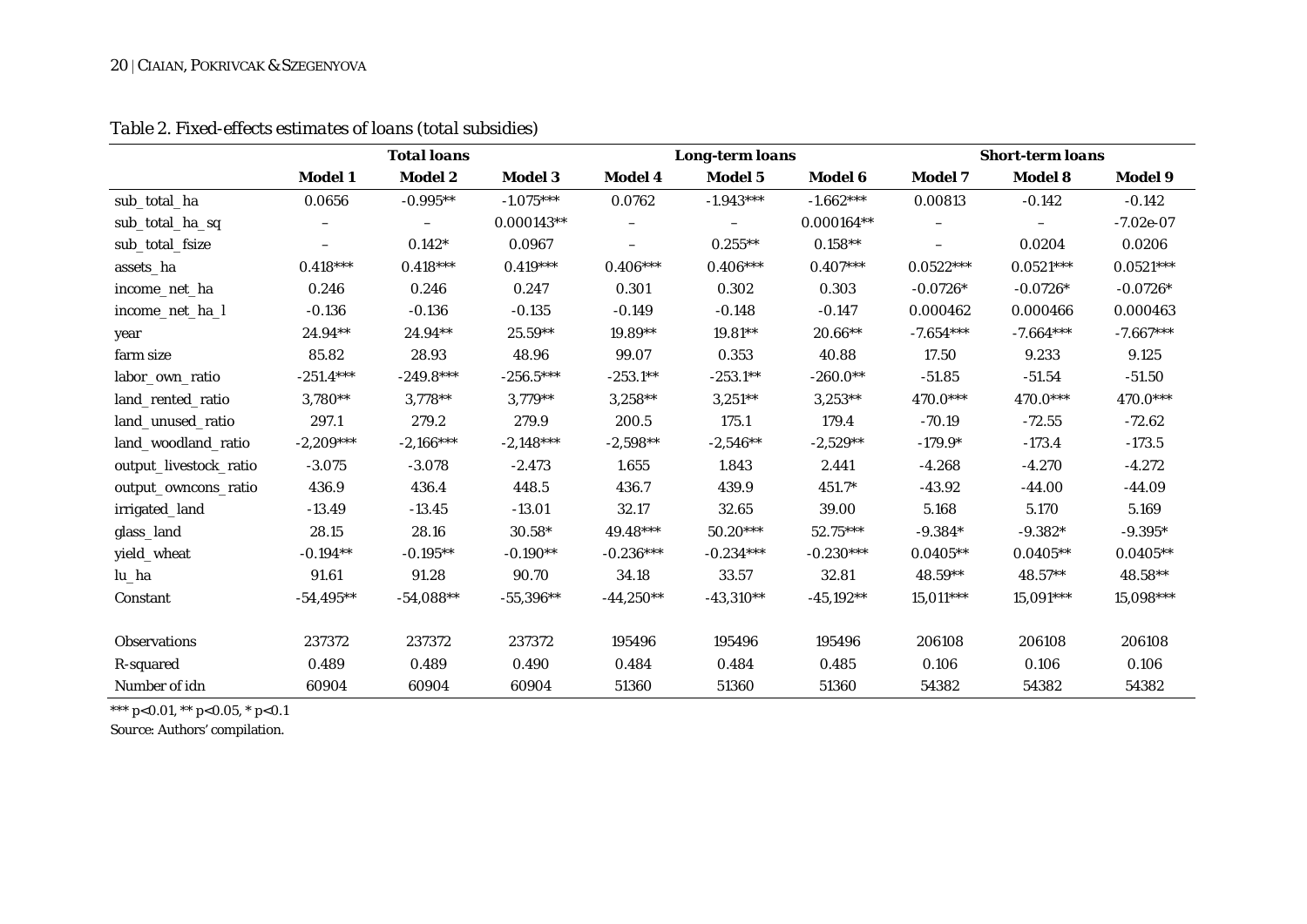|                        |                          | <b>Total loans</b>       |                |                          | <b>Long-term loans</b> |                |                          | <b>Short-term loans</b>  |             |
|------------------------|--------------------------|--------------------------|----------------|--------------------------|------------------------|----------------|--------------------------|--------------------------|-------------|
|                        | <b>Model 1</b>           | Model 2                  | <b>Model 3</b> | Model 4                  | Model 5                | <b>Model 6</b> | <b>Model 7</b>           | Model 8                  | Model 9     |
| sub_decoupled_ha       | $-0.0325$                | $-2.712***$              | $-2.182**$     | 0.131                    | $-6.451***$            | $-5.383***$    | $-0.164***$              | $1.120***$               | $1.183***$  |
| sub_decoupled_ha_sq    | $\overline{\phantom{m}}$ | $\overline{\phantom{0}}$ | $-0.000383$    | $\overline{\phantom{0}}$ | $\qquad \qquad -$      | $-0.000878*$   | $\overline{\phantom{m}}$ | $\overline{\phantom{m}}$ | $-8.10e-05$ |
| sub_decoupled_fsize    | $\overline{\phantom{m}}$ | $0.339**$                | 0.260          | $\overline{\phantom{0}}$ | $0.801***$             | $0.676***$     | $\overline{\phantom{m}}$ | $-0.153***$              | $-0.155***$ |
| sub_coupled_ha         | 0.0696                   | $-0.945**$               | $-1.046***$    | 0.0740                   | $-1.731**$             | $-1.450***$    | 0.0139                   | $-0.196$                 | $-0.198$    |
| sub_coupled_ha_sq      |                          | $\qquad \qquad -$        | $0.000142**$   |                          | $-$                    | $0.000162**$   |                          |                          | $-2.63e-06$ |
| sub_coupled_fsize      | $\overline{\phantom{0}}$ | $0.136*$                 | 0.0960         | $\overline{\phantom{0}}$ | $0.229**$              | $0.136**$      | $\overline{\phantom{m}}$ | 0.0282                   | 0.0297      |
| assets_ha              | $0.418***$               | $0.418***$               | $0.419***$     | $0.406***$               | $0.406***$             | $0.407***$     | $0.0521***$              | $0.0522***$              | $0.0522***$ |
| income_net_ha          | 0.247                    | 0.247                    | 0.247          | 0.301                    | 0.302                  | 0.303          | $-0.0718*$               | $-0.0717*$               | $-0.0718*$  |
| income_net_ha_l        | $-0.136$                 | $-0.135$                 | $-0.135$       | $-0.149$                 | $-0.148$               | $-0.147$       | 0.000671                 | 0.000783                 | 0.000758    |
| year                   | $27.46*$                 | $28.34*$                 | $26.50*$       | 18.55                    | 20.71                  | 18.22          | $-3.072$                 | $-3.549*$                | $-3.809*$   |
| farm size              | 84.51                    | 15.31                    | 38.08          | 99.77                    | $-26.67$               | 16.71          | 15.01                    | 17.02                    | 16.87       |
| labor_own_ratio        | $-252.3***$              | $-243.6***$              | $-251.3***$    | $-252.7**$               | $-232.3**$             | $-239.1**$     | $-54.60$                 | $-60.46*$                | $-60.39*$   |
| land_rented_ratio      | 3,779**                  | $3,779**$                | $3,781**$      | $3,258**$                | $3,258**$              | $3,261**$      | 469.0***                 | 468.2***                 | 467.9***    |
| land_unused_ratio      | 292.3                    | 275.0                    | 276.2          | 204.1                    | 177.2                  | 185.8          | $-81.02$                 | $-91.46$                 | $-91.89$    |
| land_woodland_ratio    | $-2,208***$              | $-2,146**$               | $-2,129**$     | $-2,598**$               | $-2,556**$             | $-2,544**$     | $-176.4*$                | $-190.4*$                | $-191.1*$   |
| output_livestock_ratio | $-2.842$                 | $-2.693$                 | $-2.154$       | 1.535                    | 2.463                  | 3.166          | $-3.852$                 | $-4.012$                 | $-4.002$    |
| output_owncons_ratio   | 448.2                    | 443.1                    | 445.3          | 430.9                    | 427.0                  | 426.8          | $-9.337$                 | $-0.244$                 | $-1.678$    |
| irrigated_land         | $-13.71$                 | $-14.51$                 | $-14.00$       | 34.17                    | 25.43                  | 30.25          | 5.128                    | 5.680                    | 5.685       |
| glass_land             | 24.32*                   | 25.83*                   | 32.41**        | $51.57***$               | $55.21***$             | 64.12***       | $-15.99***$              | $-17.37***$              | $-16.98***$ |
| yield_wheat            | $-0.187**$               | $-0.189**$               | $-0.191**$     | $-0.239***$              | $-0.242***$            | $-0.247***$    | $0.0532***$              | $0.0551***$              | $0.0545***$ |
| lu_ha                  | 91.60                    | 91.32                    | 90.68          | 34.19                    | 33.70                  | 32.86          | 48.60**                  | 48.46**                  | 48.47**     |
| Constant               | $-59,533*$               | $-60,790*$               | $-57,152*$     | $-41,584$                | $-44,903$              | $-40,130$      | 5,857                    | 6,794                    | $7,310*$    |
| Observations           | 237372                   | 237372                   | 237372         | 195496                   | 195496                 | 195496         | 206108                   | 206108                   | 206108      |
| R-squared              | 0.489                    | 0.489                    | 0.490          | 0.484                    | 0.484                  | 0.485          | 0.106                    | 0.107                    | 0.107       |
| Number of idn          | 60904                    | 60904                    | 60904          | 51360                    | 51360                  | 51360          | 54382                    | 54382                    | 54382       |

*Table 3. Fixed-effects estimates of loans (disaggregated subsidies)*

\*\*\* p<0.01, \*\* p<0.05, \* p<0.1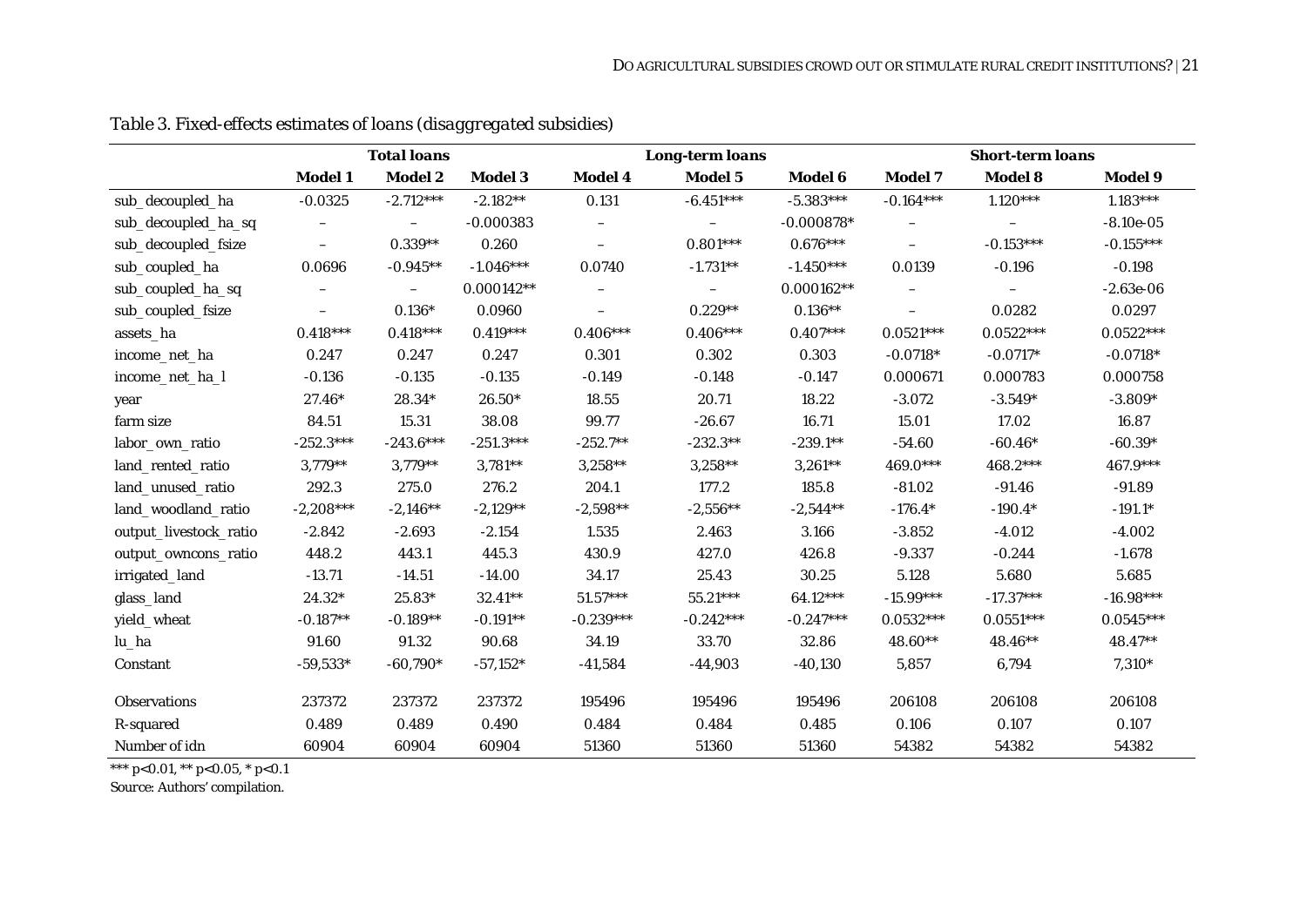#### 22 | CIAIAN, POKRIVCAK & SZEGENYOVA

|                          |              | <b>Long-term loans</b> |                          |                          | <b>Short-term loans</b>  |                          |
|--------------------------|--------------|------------------------|--------------------------|--------------------------|--------------------------|--------------------------|
|                          | Model 1      | Model 2                | Model 3                  | Model 4                  | Model 5                  | Model 6                  |
| sub_decoupled_ha         | $2.434***$   | $-4.792$               | 0.294                    | 0.328                    | $-0.677$                 | $-0.415$                 |
| sub_coupled_ha           | $2.471***$   | $-1.644$               | $-0.214$                 | 0.279                    | $-0.101$                 | $-0.189$                 |
| sub_decoupled_fsize      |              | $0.861**$              | -                        |                          | 0.118                    | $\qquad \qquad -$        |
| sub_coupled_fsize        |              | 0.482                  |                          |                          | 0.0449                   |                          |
| sub_decoupled_ha_sq      |              |                        | $-0.000630$              |                          |                          | 0.000792                 |
| sub_coupled_ha_sq        |              |                        | $0.000317***$            |                          |                          | $0.000185***$            |
| assets_ha                | $0.214***$   | $0.216***$             | $0.215***$               | $0.0427***$              | $0.0396***$              | $0.0429***$              |
| income_net_ha            | $0.468***$   | $0.477***$             | $0.431***$               | $0.0628**$               | $0.0511*$                | $0.0489*$                |
| investment_ha            | $0.766***$   | $0.756***$             | $0.747***$               | $-0.0786$                | $-0.0593$                | $-0.0579$                |
| L.investment_ha          | $0.243***$   | $0.242***$             | $0.260***$               | $0.0797***$              | $0.0886***$              | $0.0782***$              |
| a26                      | $-82.65***$  | $-292.0**$             | $-83.61***$              | $-13.58$                 | $-41.48$                 | $-16.61$                 |
| labor_own_ratio          | $-90.20$     | $-74.66$               | $-86.22$                 | $-54.90$                 | $-45.12$                 | $-49.75$                 |
| land_rented_ratio        | $1,760***$   | $1,690***$             | $1,617***$               | 281.5***                 | 275.8***                 | 294.3***                 |
| land_unused_ratio        | 416.1***     | 397.7***               | $210.4*$                 | $-75.45$                 | $-88.65$                 | $-73.07$                 |
| land_woodland_ratio      | $-4,758***$  | $-3,836***$            | $-3,190***$              | $-151.6$                 | $-131.5$                 | $-123.8$                 |
| output_livestock_ratio   | 13.87        | 14.68                  | 14.46                    | 0.304                    | 0.450                    | $-0.0605$                |
| output_owncons_ratio     | 545.7***     | 441.0***               | 519.2***                 | 48.86                    | 43.17                    | 60.15                    |
| irrigated_land           | $-192.7$     | $-193.7$               | $-219.0$                 | $-17.68$                 | $-29.78$                 | $-36.60$                 |
| glass_land               | $59.32***$   | 60.47***               | 46.79***                 | 1.185                    | 1.128                    | 0.925                    |
| yield_wheat              | $-0.258***$  | $-0.270***$            | $-0.267***$              | $-0.0196$                | $-0.0228$                | $-0.00653$               |
| lu_ha                    | $167.0***$   | $151.3**$              | $175.9***$               | 35.31                    | 41.42                    | 33.86                    |
| L.loan_total_ha_adj      |              |                        | $\overline{\phantom{0}}$ | $\overline{\phantom{0}}$ | $\overline{\phantom{0}}$ | $\overline{\phantom{0}}$ |
| L2.loan_total_ha_adj     |              |                        |                          | $\overline{\phantom{0}}$ | $\overline{\phantom{0}}$ | $\overline{\phantom{0}}$ |
| L.loan_long_run_ha_adj   | $-0.0368*$   | $-0.0298$              | $-0.0357*$               |                          |                          |                          |
| L2.loan_long_run_ha_adj  | $-0.0407***$ | $-0.0436***$           | $-0.0269*$               |                          |                          |                          |
| L.loan_short_run_ha_adj  |              |                        | $\overline{\phantom{0}}$ | $0.146***$               | $0.160***$               | $0.141***$               |
| L2.loan_short_run_ha_adj |              |                        |                          | $-0.0233$                | $-0.0233$                | $-0.0305$                |
| Constant                 | $-1,948***$  | $-172.0$               | $-907.7***$              | $-94.81$                 | 142.6                    | 72.89                    |
|                          |              |                        |                          |                          |                          |                          |
| <b>Observations</b>      | 92328        | 92328                  | 92328                    | 95448                    | 95448                    | 95448                    |
| Number of idn            | 26792        | 26792                  | 26792                    | 28380                    | 28380                    | 28380                    |

*Table 4. Arellano and Bond estimates of loans (disaggregated subsidies)* 

\*\*\* p<0.01, \*\* p<0.05, \* p<0.1